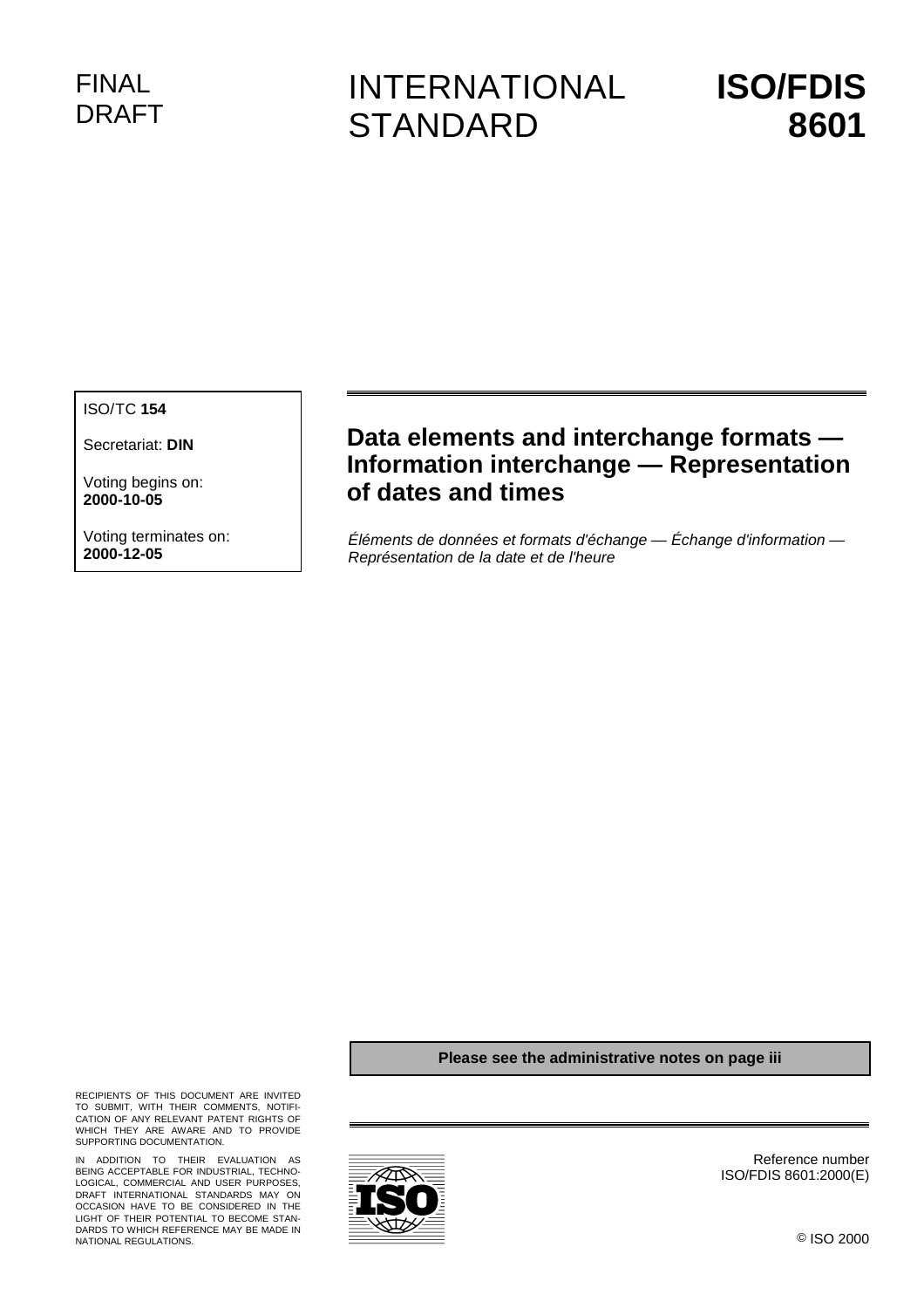#### **PDF disclaimer**

This PDF file may contain embedded typefaces. In accordance with Adobe's licensing policy, this file may be printed or viewed but shall not be edited unless the typefaces which are embedded are licensed to and installed on the computer performing the editing. In downloading this file, parties accept therein the responsibility of not infringing Adobe's licensing policy. The ISO Central Secretariat accepts no liability in this area.

Adobe is a trademark of Adobe Systems Incorporated.

Details of the software products used to create this PDF file can be found in the General Info relative to the file; the PDF-creation parameters were optimized for printing. Every care has been taken to ensure that the file is suitable for use by ISO member bodies. In the unlikely event that a problem relating to it is found, please inform the Central Secretariat at the address given below.

# **Copyright notice**

This ISO document is a Draft International Standard and is copyright-protected by ISO. Except as permitted under the applicable laws of the user's country, neither this ISO draft nor any extract from it may be reproduced, stored in a retrieval system or transmitted in any form or by any means, electronic, photocopying, recording or otherwise, without prior written permission being secured.

Requests for permission to reproduce should be addressed to either ISO at the address below or ISO's member body in the country of the requester.

ISO copyright office Case postale 56 · CH-1211 Geneva 20 Tel. + 41 22 749 01 11 Fax + 41 22 749 09 47 E-mail copyright@iso.ch Web www.iso.ch

Reproduction may be subject to royalty payments or a licensing agreement.

Violators may be prosecuted.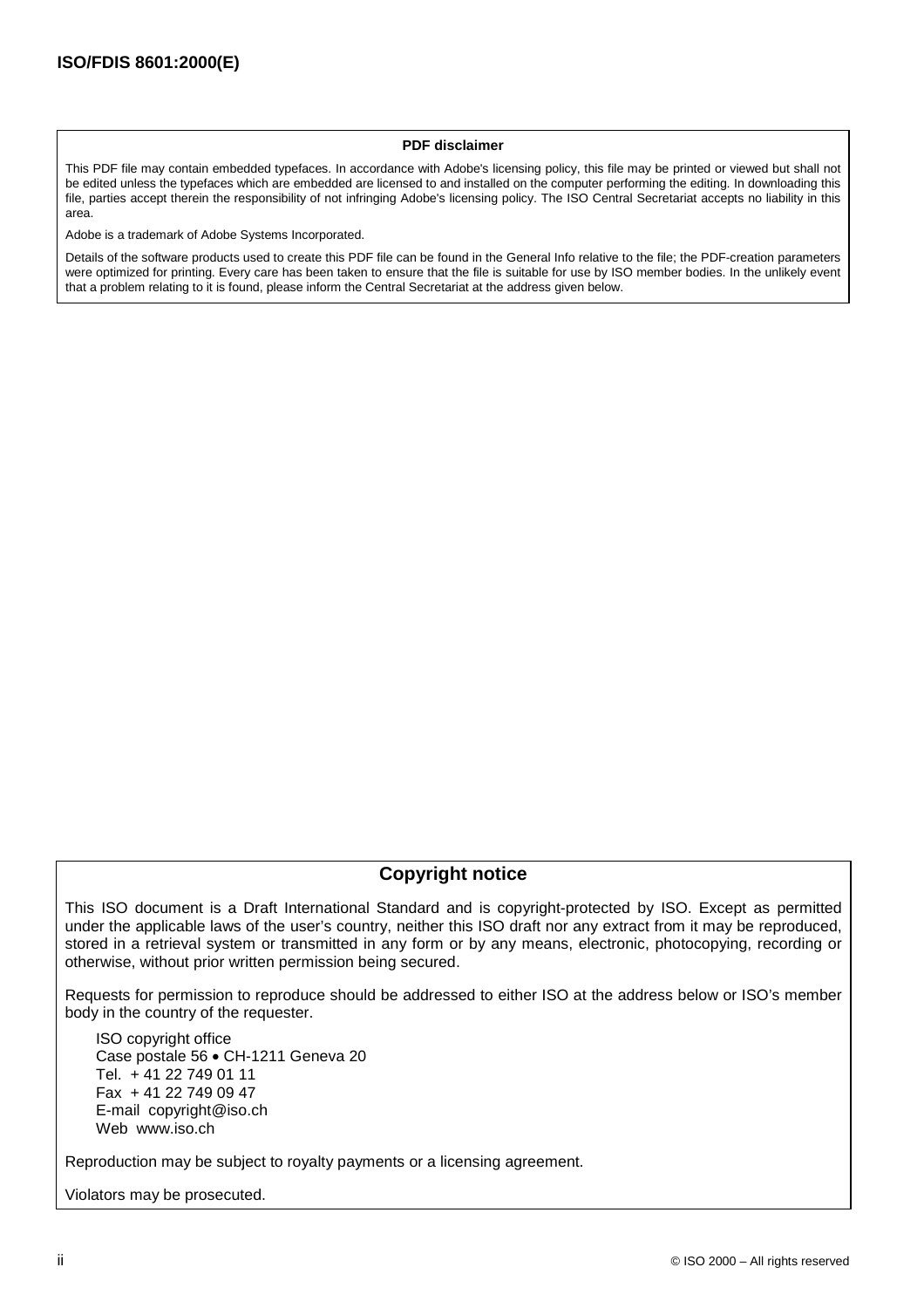In accordance with the provisions of Council Resolution 15/1993, this document is **circulated in the English language only**.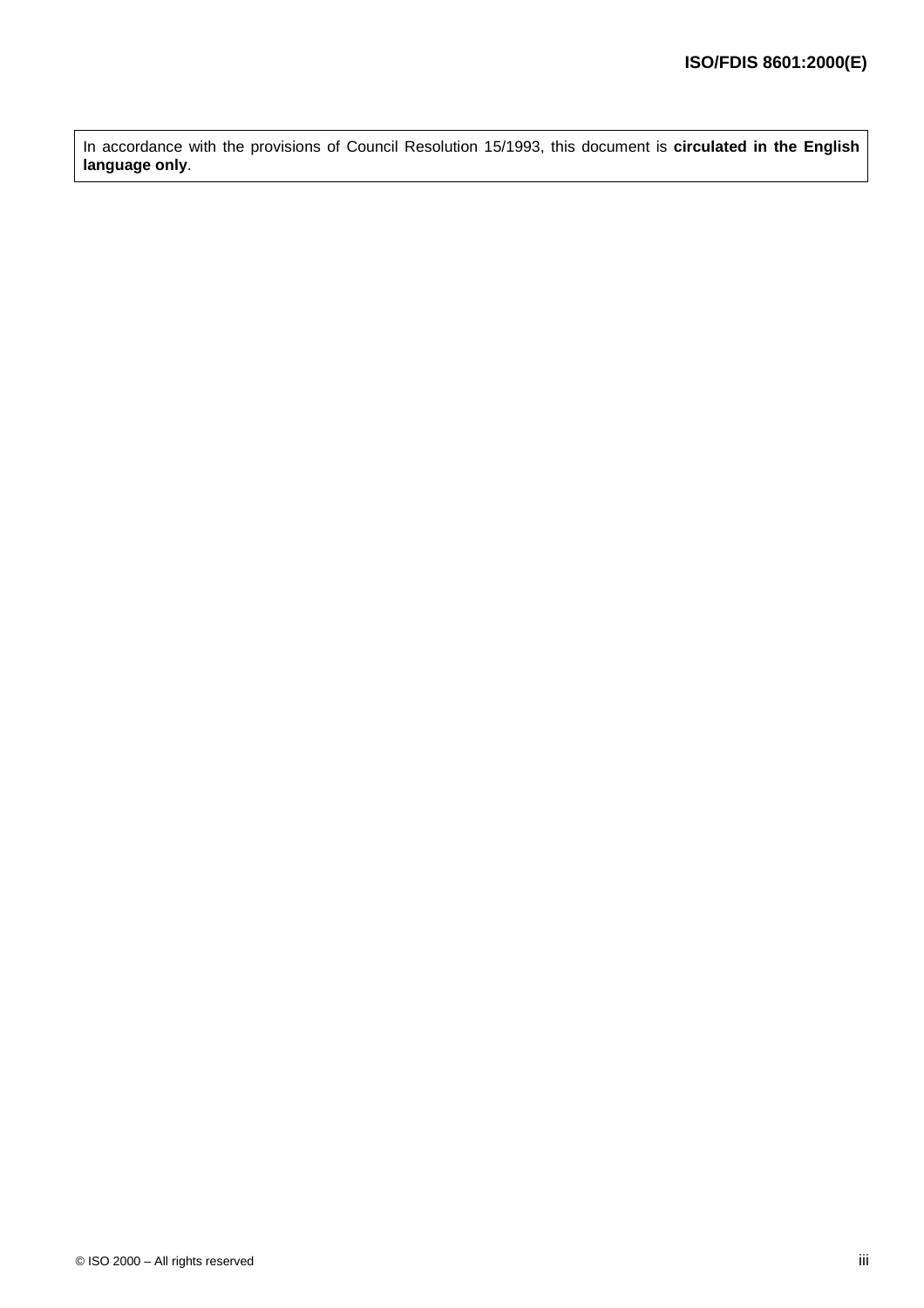# **Contents**

| 1            |  |  |
|--------------|--|--|
| $\mathbf{2}$ |  |  |
| 3            |  |  |
| 4            |  |  |
| 4.1          |  |  |
| 4.2<br>4.3   |  |  |
| 4.3.1        |  |  |
| 4.3.2        |  |  |
| 4.4          |  |  |
| 4.5          |  |  |
| 4.6          |  |  |
| 4.7          |  |  |
| 4.8          |  |  |
| 4.9          |  |  |
| 5            |  |  |
| 5.1          |  |  |
| 5.1.1        |  |  |
| 5.1.2        |  |  |
| 5.2          |  |  |
| 5.2.1        |  |  |
| 5.2.2        |  |  |
| 5.2.3        |  |  |
| 5.3          |  |  |
| 5.3.1        |  |  |
| 5.3.2        |  |  |
| 5.3.3        |  |  |
| 5.3.4<br>5.4 |  |  |
| 5.4.1        |  |  |
| 5.4.2        |  |  |
| 5.5          |  |  |
| 5.5.1        |  |  |
| 5.5.2        |  |  |
| 5.5.3        |  |  |
| 5.5.4        |  |  |
| 5.5.5        |  |  |
| 5.6          |  |  |
| 5.6.1        |  |  |
| 5.6.2        |  |  |
| 5.6.3        |  |  |
| 5.6.4        |  |  |
|              |  |  |
|              |  |  |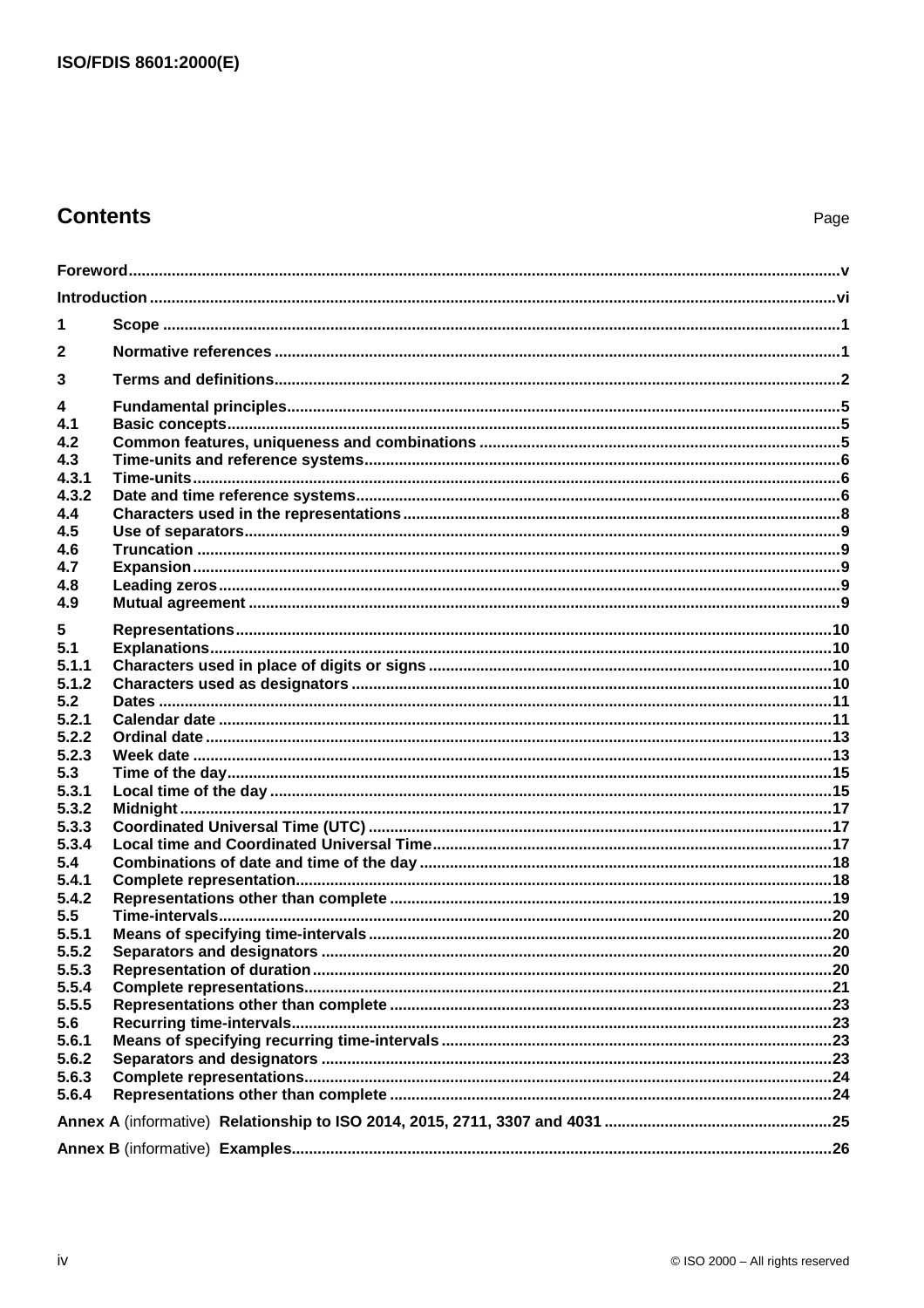# **Foreword**

ISO (the International Organization for Standardization) is a worldwide federation of national standards bodies (ISO member bodies). The work of preparing International Standards is normally carried out through ISO technical committees. Each member body interested in a subject for which a technical committee has been established has the right to be represented on that committee. International organizations, governmental and non-governmental, in liaison with ISO, also take part in the work. ISO collaborates closely with the International Electrotechnical Commission (IEC) on all matters of electrotechnical standardization.

International Standards are drafted in accordance with the rules given in the ISO/IEC Directives, Part 3.

Draft International Standards adopted by the technical committees are circulated to the member bodies for voting. Publication as an International Standard requires approval by at least 75 % of the member bodies casting a vote.

Attention is drawn to the possibility that some of the elements of this International Standard may be the subject of patent rights. ISO shall not be held responsible for identifying any or all such patent rights.

International Standard ISO 8601 was prepared by Technical Committee ISO/TC 154, Processes, data elements and documents in commerce, industry and administration.

This second edition cancels and replaces the first edition (ISO 8601:1988), of which it constitues a technical revision. It incorporates Technical Corrigendum 1:1991.

Annexes A and B of this International Standard are for information only.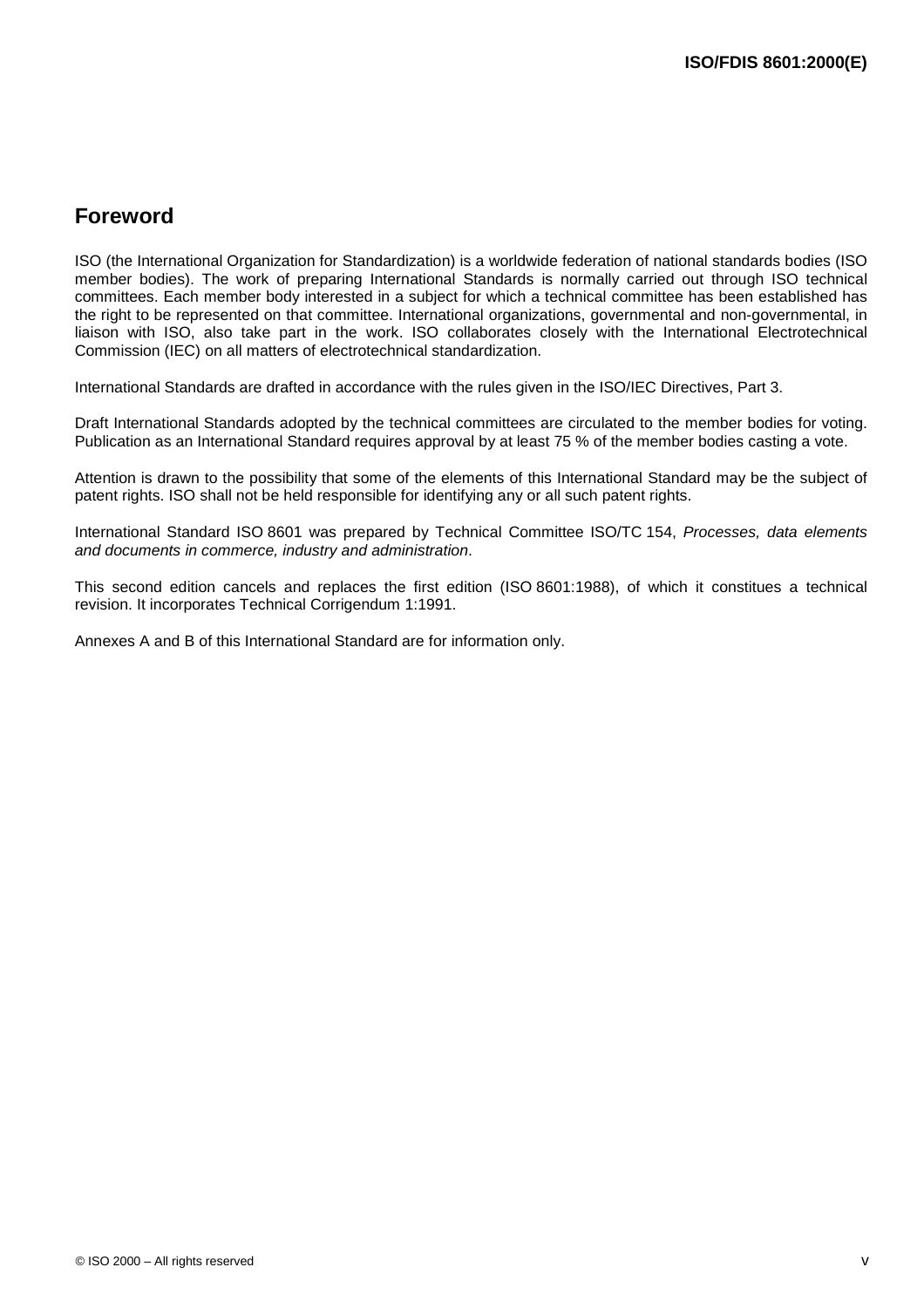# **Introduction**

Although ISO Recommendations and Standards in this field have been available since 1971, different forms of numeric representation of dates and times have been in common use in different countries. Where such representations are interchanged across national boundaries misinterpretation of the significance of the numerals can occur, resulting in confusion and other consequential errors or losses. The purpose of this International Standard is to eliminate the risk of misinterpretation and to avoid the confusion and its consequences.

This International Standard includes specifications for a numeric representation of information regarding date and time of the day.

In order to achieve similar formats for the representations of calendar dates, ordinal dates, dates identified by week number, time-intervals, recurring time-intervals, combined date and time of day, and differences between local time and Coordinated Universal Time, and to avoid ambiguities between these representations, it has been necessary to use, apart from numeric characters, either single alphabetic characters or one or more other graphic characters or a combination of alphabetic and other characters in some of the representations.

The above action has had the benefit of enhancing the versatility and general applicability of previous International Standards in this field, and provides for the unique representation of any date or the time expression or combination of these. Each representation can be easily recognized, which is beneficial when human interpretation is required.

This International Standard retains the most commonly used expressions for date and time of the day and their representations from the earlier International Standards and provides unique representations for some new expressions used in practice. Its application in information interchange, especially between data processing systems and associated equipment will eliminate errors arising from misinterpretation and the costs these generate. The promotion of this International Standard will not only facilitate interchange across international boundaries, but will also improve the portability of software, and will ease problems of communication within an organization, as well as between organizations.

Several of the alphabetic and graphic characters used in the text of this International Standard are common both to the representations specified and to normal typographical presentation.

To avoid confusion between the representations and the actual text, its punctuation marks and associated graphic characters, all the representations are contained in brackets [ ]. The brackets are not part of the representation, and should be omitted when implementing the representations. All matter outside the brackets is normal text, and not part of the representation. In the associated examples, the brackets and typographical markings are omitted.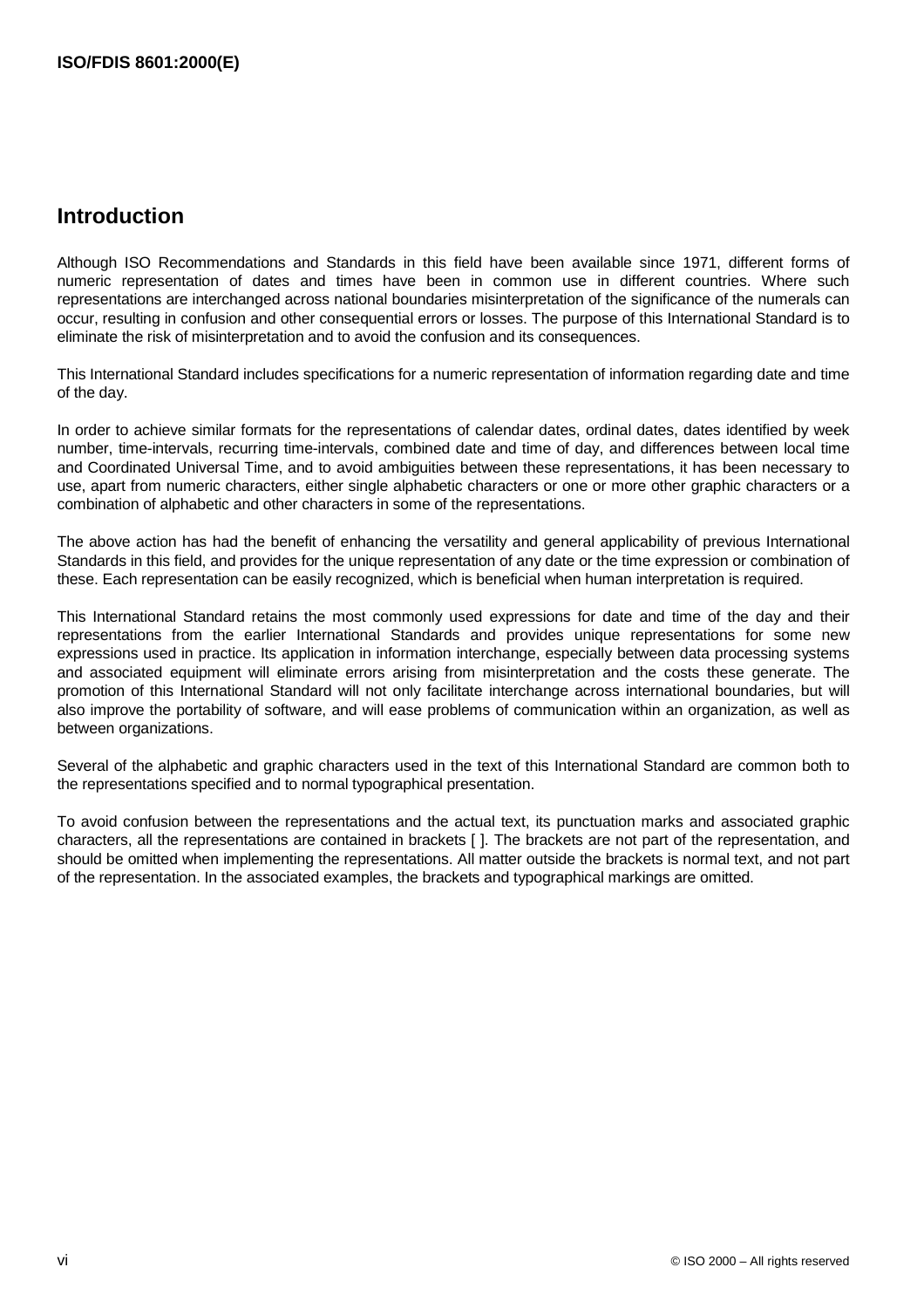# **Data elements and interchange formats — Information interchange — Representation of dates and times**

# **1 Scope**

This International Standard specifies the representation of dates in the Gregorian calendar and times and representations of periods of time. It includes

- a) calendar dates expressed in terms of year, month and day of the month;
- b) ordinal dates expressed in terms of year and day of the year;
- c) week dates expressed in terms of year, week number and day of the week;
- d) time of the day based upon the 24-hour timekeeping system;
- e) differences between local time and Coordinated Universal Time (UTC);
- f) combination of date and time;
- g) time-intervals;
- h) recurring time-intervals.

This International Standard is applicable whenever dates and times are included in information interchange.

This International Standard does not cover dates and times where words are used in the representation and dates and times where characters are not used in the representation.

This International Standard considers the leap seconds that are occasionally inserted at the end of a calendar month to maintain astronomic precision of the calendar day.

This International Standard does not assign any particular meaning or interpretation to any data element that uses representations in accordance with this International Standard. Such meaning will be determined by the context of the application.

# **2 Normative references**

The following normative documents contain provisions which, through reference in this text, constitute provisions of this International Standard. For dated references, subsequent amendments to, or revisions of, any of these publications do not apply. However, parties to agreements based on this International Standard are encouraged to investigate the possibility of applying the most recent editions of the normative documents indicated below. For undated references, the latest edition of the normative document referred to applies. Members of ISO and IEC maintain registers of currently valid International Standards.

ISO 31-0:1992, Quantities and units — Part 0: General principles.

ISO 31-1:1992, Quantities and units — Part 1: Space and time.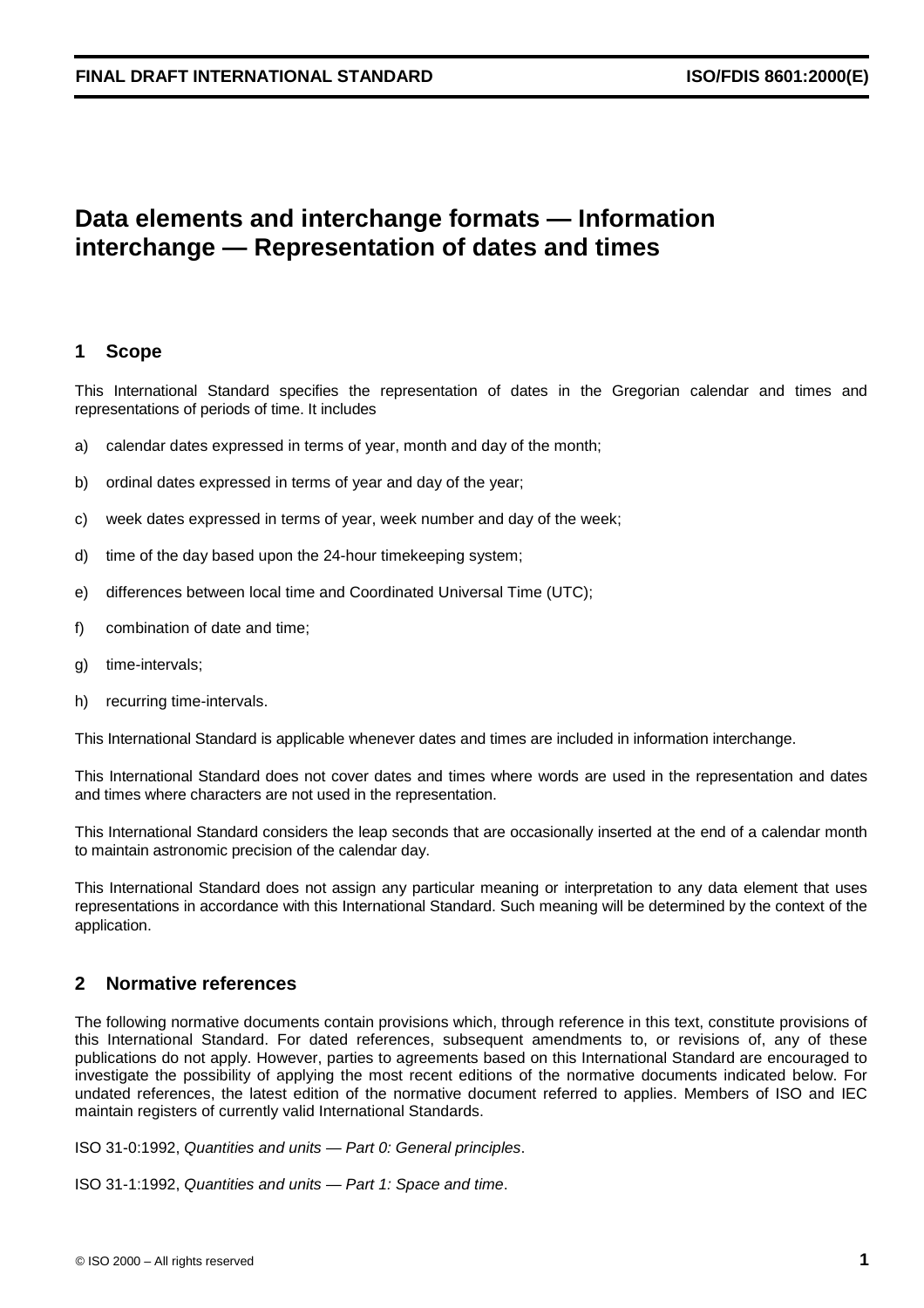ISO/IEC 646:1991, Information technology — ISO 7-bit coded character set for information interchange.

ITU-R RecommendationTF.460-5, Standard-frequency and time-signal emissions.

ITU-R RecommendationTF.686, Glossary.

# **3 Terms and definitions**

For the purposes of this International Standard, the following terms and definitions apply.

#### **3.1**

#### **Coordinated Universal Time (UTC)**

time scale maintained by the Bureau international des poids et mesures (International Bureau of Weights and Measures) and the International Earth Rotation Service (IERS) which forms the basis of a coordinated dissemination of standard frequencies and time signals

NOTE 1 The source of this definition is ITU-R Recommendation TF.686 of the International Telecommunication Union – Radio. ITU-R has also defined the acronym for Coordinated Universal Time as UTC (see also 5.3.3).

NOTE 2 UTC is often (incorrectly) referred to as Greenwich Mean Time.

NOTE 3 Additional information can be found as follows:

the URL for the ITU http://www.itu.int/itudoc/itu-r/rec/tf/index.html

the URL for the International Bureau of Weights and Measures http://www.bipm.fr

the URL for the International Earth Rotation Service http://hpiers.obspm.fr

#### **3.2**

**date**

identification of a particular calendar day, expressed by some combination of the data elements calendar year, calendar month, calendar week, calendar day or day of the year

#### **3.3**

#### **date, calendar**

identification of a particular calendar day by its calendar year, its calendar month and its ordinal number within its calendar month

#### **3.4**

#### **date, ordinal**

identification of a particular calendar day by its calendar year and its ordinal number within its calendar year

# **3.5**

# **date, week**

identification of a particular calendar day by the calendar year to which its calendar week belongs, the ordinal number of its calendar week within that year and its ordinal number within its calendar week

#### **3.6**

**day**

unit of time of 24 hours

#### **3.7**

#### **day, calendar**

time-interval starting at [0000] and ending at [2400] (which is equal to the beginning of the next calendar day); typically a calendar day has a duration of 24 h

NOTE 1 A calendar day is often also referred to as day.

#### NOTE 2 The duration of a calendar day is 24 hours; except if modified by:

— the insertion or deletion of leap seconds, by decision of the IERS, or

— the insertion or deletion of other time intervals, as may be prescribed by local authorities to alter local time.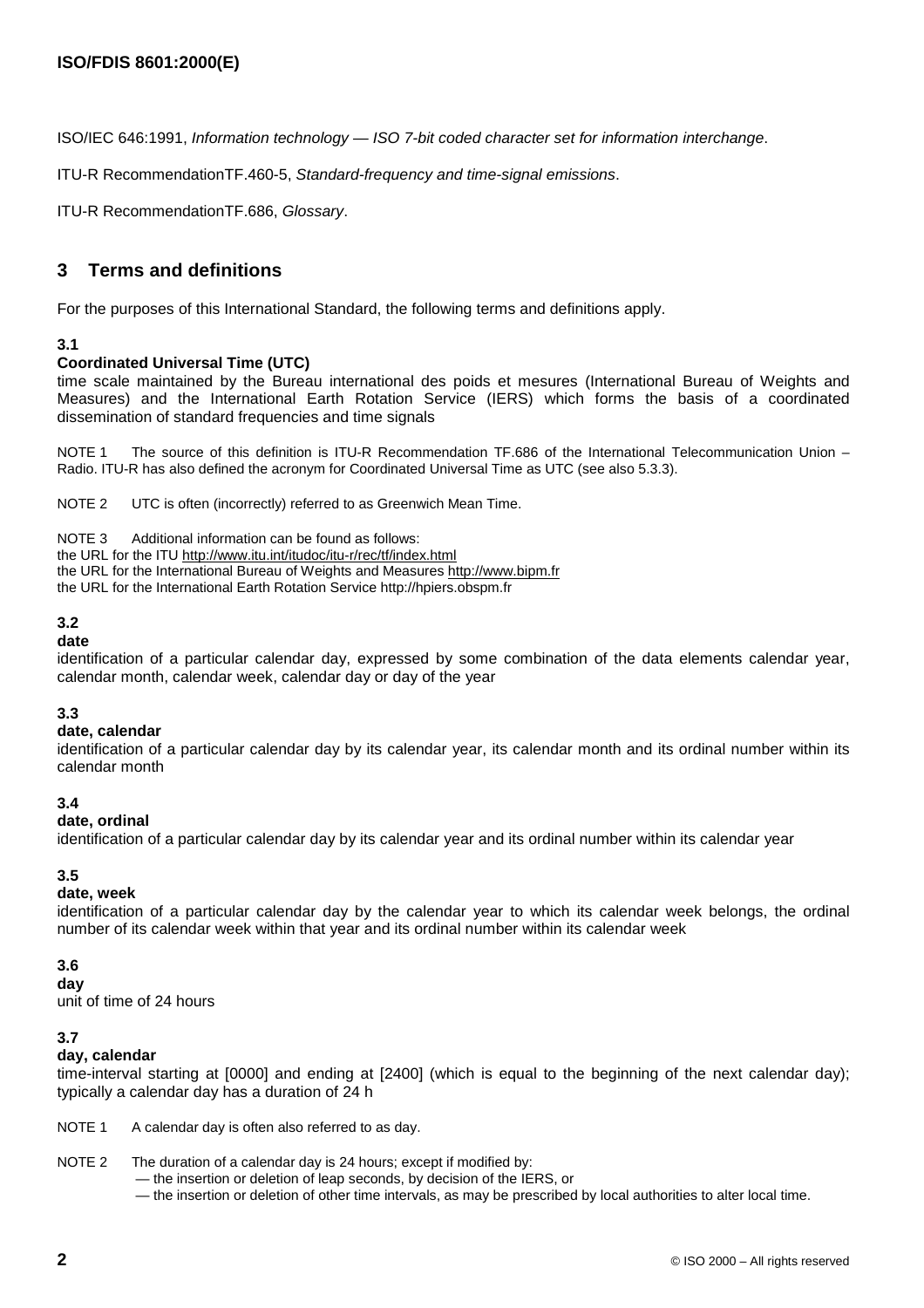# **3.8**

#### **duration**

quantity ("length") of time

### **3.9**

### **format, basic**

format of a representation comprising the minimum number of components necessary for the precision required

#### **3.10**

#### **format, extended**

extension of the basic format that includes additional separators

#### **3.11**

#### **Gregorian calendar**

calendar in general use; introduced in 1582 to define a year that more closely approximated the tropical year than the Julian calendar

NOTE 1 The introduction of the Gregorian calendar included the cancellation of the accumulated inaccuracies of the Julian year. In the Gregorian calendar, a calendar year is either a common year or a leap year; each year is divided into 12 sequential months.

NOTE 2 In this International Standard the term Gregorian Calendar is used to refer to the reference system described in 4.3.2.1.

### **3.12**

#### **hour**

unit of time of 60 minutes, as defined in ISO 31-1

#### **3.13**

#### **local time**

clock time in public use locally

NOTE The difference between local time and "UTC-time" is established by the (national, regional or local) authority responsible for these matters. The difference depends upon the time zone and may also be varied in the course of a year.

#### **3.14**

#### **minute**

unit of time of 60 seconds, as defined in ISO 31-1

#### **3.15**

**month** unit of time of 28, 29, 30 or 31 days

NOTE In certain applications a month is regarded as a unit of time of 30 days.

#### **3.16**

#### **month, calendar**

time-interval resulting from the division of a calendar year in 12 sequential time-intervals, each with a specific name and containing a specified number of calendar days

NOTE 1 In the Gregorian calendar, the months of the calendar year, listed in their order of occurrence, are named and contain the number of days as follows: January (31), February (28 in common years; 29 in leap years), March (31), April (30), May (31), June (30), July (31), August (31), September (30), October (31), November (30), December (31).

NOTE 2 A calendar month is often also referred to as month.

#### **3.17**

#### **period of time (time-interval)**

portion of time between two time points

NOTE A period of time is often also referred to as period.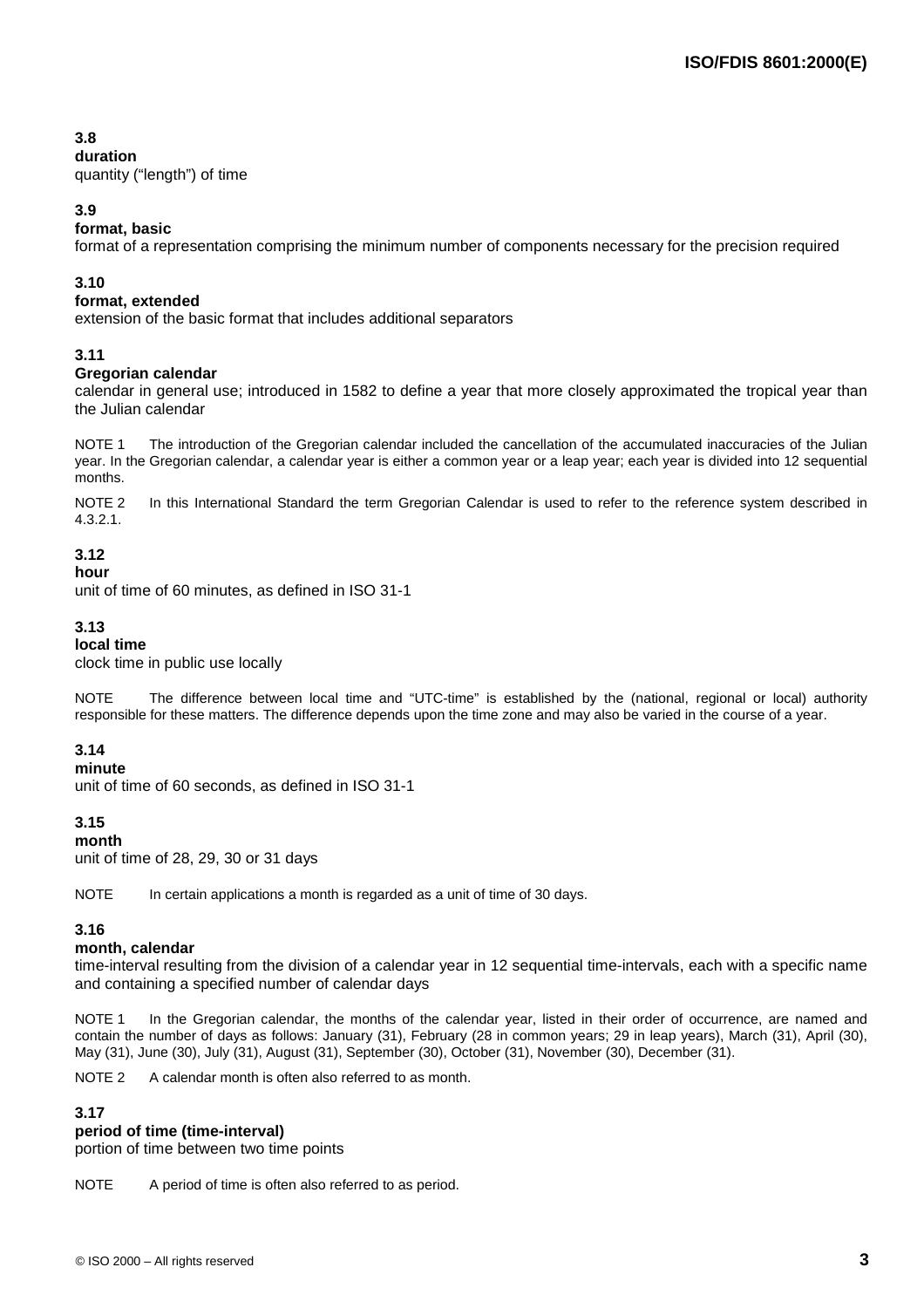#### **3.18**

#### **recurring time-interval**

series of consecutive time-intervals of the same duration

#### **3.19**

#### **representation, complete**

representation that includes all the date and time elements associated with the expression; limited, if applicable, by representations expressing the calendar year by four digits

#### **3.20**

#### **representation, decimal**

expansion of a representation by addition of a decimal fraction to the lowest order component of the expression

#### **3.21**

#### **representation, expanded**

expansion of a representation to allow identification of dates in calendar years outside the range [0000] till [9999]

#### **3.22**

#### **representation, truncated**

abbreviation of a representation by omission of higher order components starting from the left-hand side of the expression

NOTE 1 See also 4.6.

NOTE 2 An expression for duration, in the format with time-unit designators, is referred to as truncated if components with value zero are omitted (see 5.5.3.1).

#### **3.23**

#### **representation with reduced precision**

abbreviation of a representation by omission of lower order components starting from the right-hand side of the expression

## **3.24**

# **second**

basic unit of measurement of time in the International System of Units, (SI) as defined in ISO 31-1

#### **3.25**

#### **second, leap**

intentional time step of one second used to adjust UTC to ensure approximate agreement with UT1 (a time scale based on the rotation of the Earth); an inserted second is called positive leap second and an omitted second is called negative leap second (see ITU-R Rec.TF.460-5)

NOTE A positive leap second is inserted between 23:59:59Z and 24:00:00Z and can be represented as 23:59:60Z. Negative leap seconds are achieved by the omission of 23:59:59Z. Insertion or omission takes place as determined by IERS, normally on June 30th or December 31st, but if necessary on March 31st or September 30th.

#### **3.26**

#### **time-point**

instant in the laps of time regarded as dimensionless

#### **3.27**

#### **week**

unit of time of seven days

#### **3.28**

#### **week, calendar**

time-interval of seven days, starting on a Monday and identified by its ordinal number within a calendar year

NOTE A calendar week is often also referred to as week.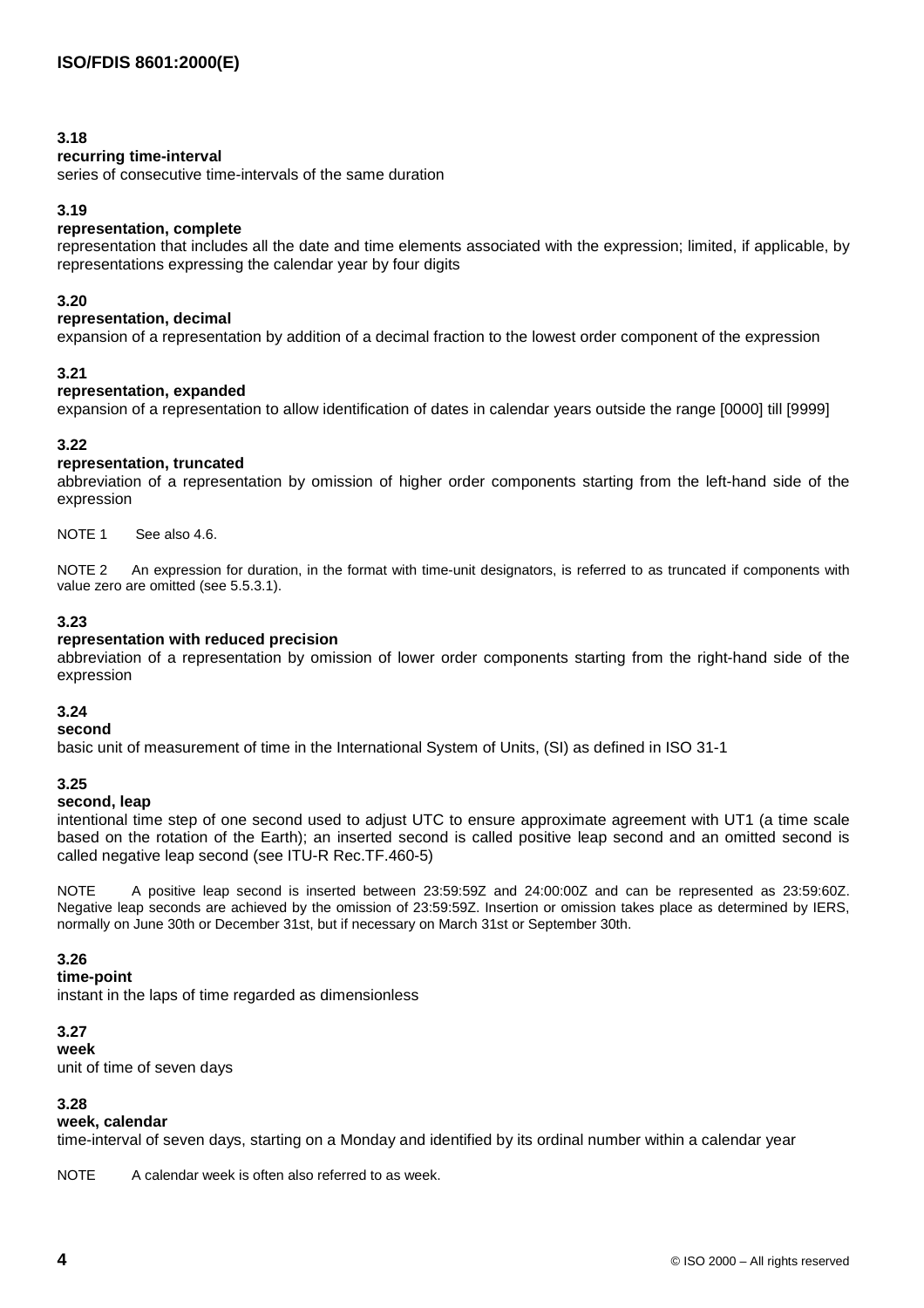# **3.29**

#### **year**

unit of time of which the duration equals the duration of a calendar year

#### **3.30**

## **year, calendar**

cyclic time-interval in a calendar which is required for one revolution of the earth around the sun (approximated to an integral number of calendar days)

NOTE A calendar year is often also referred to as year.

#### **3.31**

**year, centennial**

(Gregorian calendar) calendar year whose year number is divisible by hundred an integral number of times

### **3.32**

#### **year, common**

 $\langle$ Gregorian calendar $\rangle$  calendar year that has 365 days

#### **3.33**

#### **year, leap**

 $\langle$ Gregorian calendar $\rangle$  calendar year that has 366 days

NOTE The rules used for assigning the extra day are given in 4.3.2.1.

# **4 Fundamental principles**

#### **4.1 Basic concepts**

For the purpose of this International Standard, three concepts are fundamental:

- **Time-point**: an instant in the laps of time regarded as dimensionless. Time-points are determined by specifying their position (i.e. their 'distance' in time from the zero-point) in a time oriented reference system.
- **Time-interval**: a portion of time between two time-points. These time-points are respectively labelled "start" and "end". Time intervals may be specified by these two time-points, by one of these time-points and the temporal distance between the points or by the temporal distance between these points only.
- **Recurring time-interval**: a series of consecutive time-intervals of the same duration. Recurring time-intervals may be specified by specification of one time-interval and the number of recurrences.
- **Duration**: a quantity ("length") of time. Duration is a physical unit expressed in the units of time of the International System of Units (SI), as defined in ISO 31-1.

Both precise and approximate time-points and time-intervals can be identified by means of unique and unambiguous expressions specifying the relevant dates and times of the day. This International Standard specifies a set of rules for the representation of dates, times-of-the day, time-intervals and recurring time-intervals. The degree of precision required and obtainable can be varied by including or deleting the appropriate time elements (such as seconds).

# **4.2 Common features, uniqueness and combinations**

The decreasing order of components, left-to-right, is common to the expressions for

- points in time;
- dates only;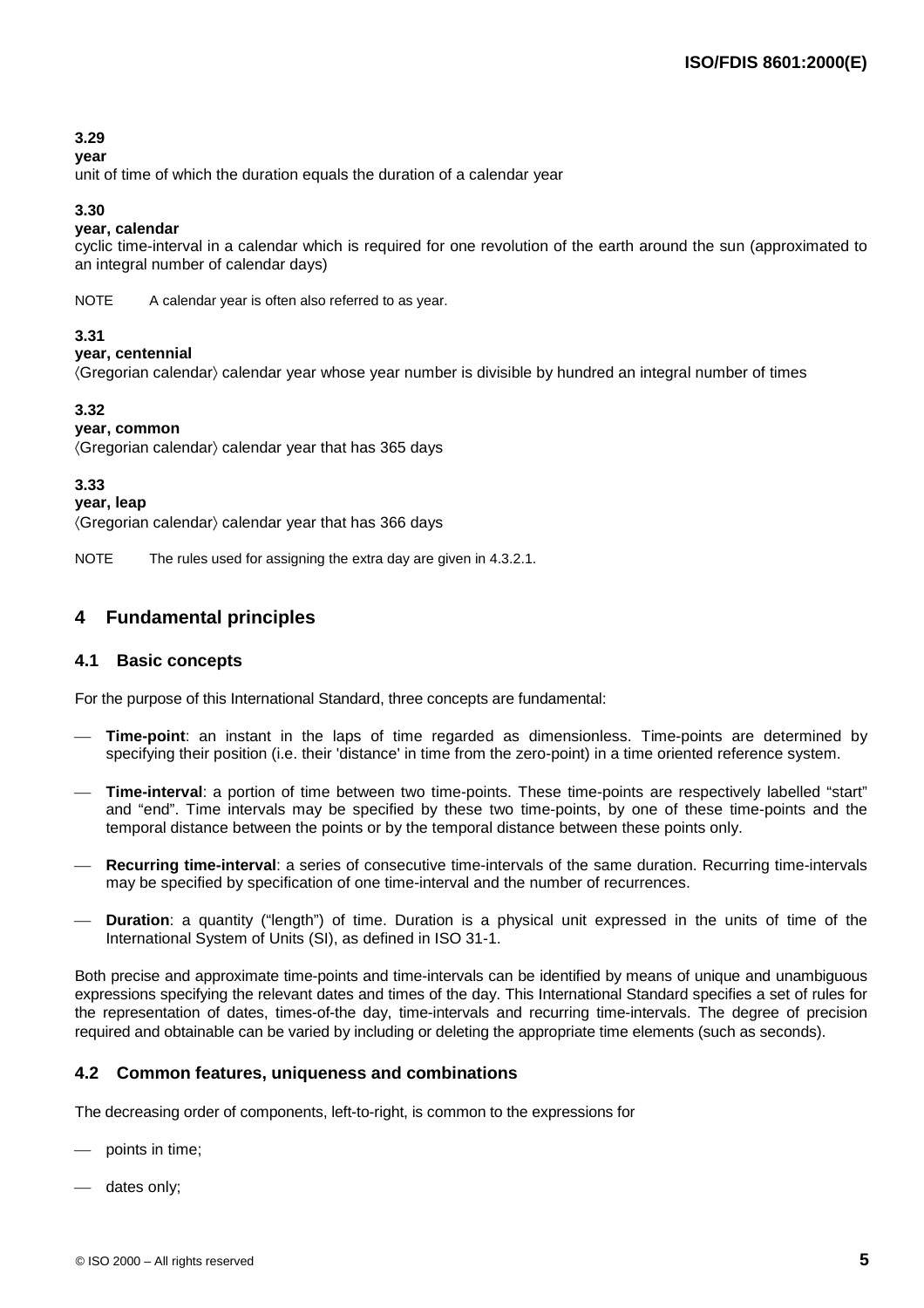# **ISO/FDIS 8601:2000(E)**

- times only;
- time-intervals;
- recurring time-intervals;
- any abbreviation of the above.

#### **4.3 Time-units and reference systems**

#### **4.3.1 Time-units**

Duration referred to in this International Standard shall be expressed in one or more of the following units:

- **second**: a basic unit of measurement of time in the International system of units (SI), defined in ISO 31-1:1992
- **minute**: a time-unit of 60 seconds
- **hour**: a time-unit of 60 minutes
- **day**: a time-unit of 24 hours
- **week**: a time-unit of seven days.
- **month**: a time-unit of 28, 29, 30 or 31 days.
- NOTE In certain applications a month is regarded as a unit of time of 30 days.
- **year**: a time-unit of 12 months, considered to approximate the duration required for one revolution of the earth around the sun. See also 4.3.2.1.

#### **4.3.2 Date and time reference systems**

#### **4.3.2.1 The Gregorian calendar**

This International Standard uses the Gregorian calendar for the identification of calendar days.

The Gregorian calendar provides a reference system consisting of a, potentially infinite, series of contiguous calendar years. Consecutive calendar years are identified by sequentially assigned year numbers. A reference point is used which assigns the year number 1875 to the calendar year in which the "Convention du mètre" was signed at Paris.

The Gregorian calendar distinguishes common years with a duration of 365 calendar days and leap years with a duration of 366 calendar days. A leap year is a year whose year number is divisible by four an integral number of times. However, centennial years are not leap years unless they are divisible by four hundred an integral number of times.

This International Standard allows the identification of calendar years by their year number for years both before and after the introduction of the Gregorian calendar. For the determination of calendar years and year numbers only the rules mentioned above are used. For the purposes of this International Standard these rules are referred to as the Gregorian calendar. The use of this calendar for dates preceding the introduction of the Gregorian calendar (i.e. before 1582) should only be done by agreement of the partners in information interchange.

NOTE 1 In the prolaptic Gregorian calendar the calendar year [0000] is a leap year.

NOTE 2 No dates shall be inserted or deleted when determining dates in the prolaptic Gregorian calendar (this may be necessary for the calculation of dates in the Julian calendar before 1582). Also note that the year numbers of years before the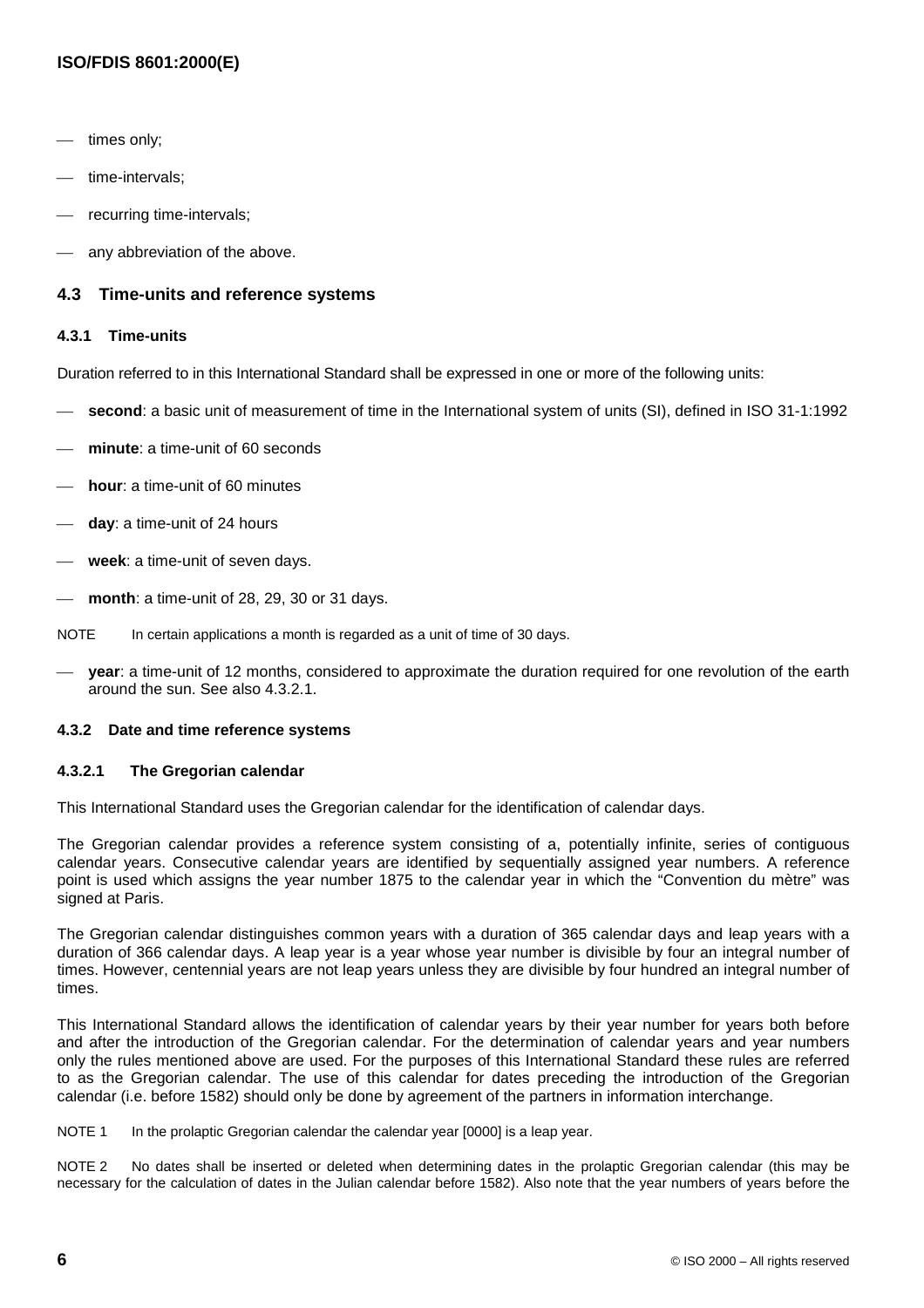calendar year [0001] differ from the year numbers in the "BC/AD calendar system", where the year "1 BC" is followed by the year "1 AD".

In the Gregorian calendar each year is divided in 12 sequential calendar months as indicated in Table 1.

| <b>Calendar month</b><br>number | <b>Calendar</b><br>month name | Number of days<br>in the month | Ordinal dates of the<br>days in common<br>years | <b>Ordinal dates</b><br>of the days in<br>leap years |
|---------------------------------|-------------------------------|--------------------------------|-------------------------------------------------|------------------------------------------------------|
| 01                              | January                       | 31                             | $01 - 31$                                       | $01 - 31$                                            |
| 02                              | February                      | 28<br>(leap year 29)           | 32-59                                           | $32 - 60$                                            |
| 03                              | March                         | 31                             | 60-90                                           | 61-91                                                |
| 04                              | April                         | 30                             | $91 - 120$                                      | 92-121                                               |
| 05                              | May                           | 31                             | 121-151                                         | 122-152                                              |
| 06                              | June                          | 30                             | 152-181                                         | 153-182                                              |
| 07                              | July                          | 31                             | 182-212                                         | 183-213                                              |
| 08                              | August                        | 31                             | 213-243                                         | 214-244                                              |
| 09                              | September                     | 30                             | 244-273                                         | 245-274                                              |
| 10                              | October                       | 31                             | 274-304                                         | 275-305                                              |
| 11                              | November                      | 30                             | 305-334                                         | 306-335                                              |
| 12                              | December                      | 31                             | 335-365                                         | 336-366                                              |

### **4.3.2.2 The calendar week**

In parallel with the reference system described in 4.3.2.1, there is a reference system based on an unbounded series of contiguous calendar weeks. Each calendar week has seven calendar days as indicated in Table 2.

| Ordinal day<br>number in the<br>week | Calendar day<br>name |
|--------------------------------------|----------------------|
| 01                                   | Monday               |
| 02                                   | Tuesday              |
| 03                                   | Wednesday            |
| 04                                   | Thursday             |
| 05                                   | Friday               |
| 06                                   | Saturday             |
| 07                                   | Sunday               |

#### **Table 2 — Calendar days**

The reference point of the week calendar assigns Saturday to 2000 January 1.

A calendar week is identified within a calendar year by the calendar week number. This is its ordinal position within the year, applying the rule that the first calendar week of a year is the one that includes the first Thursday of that year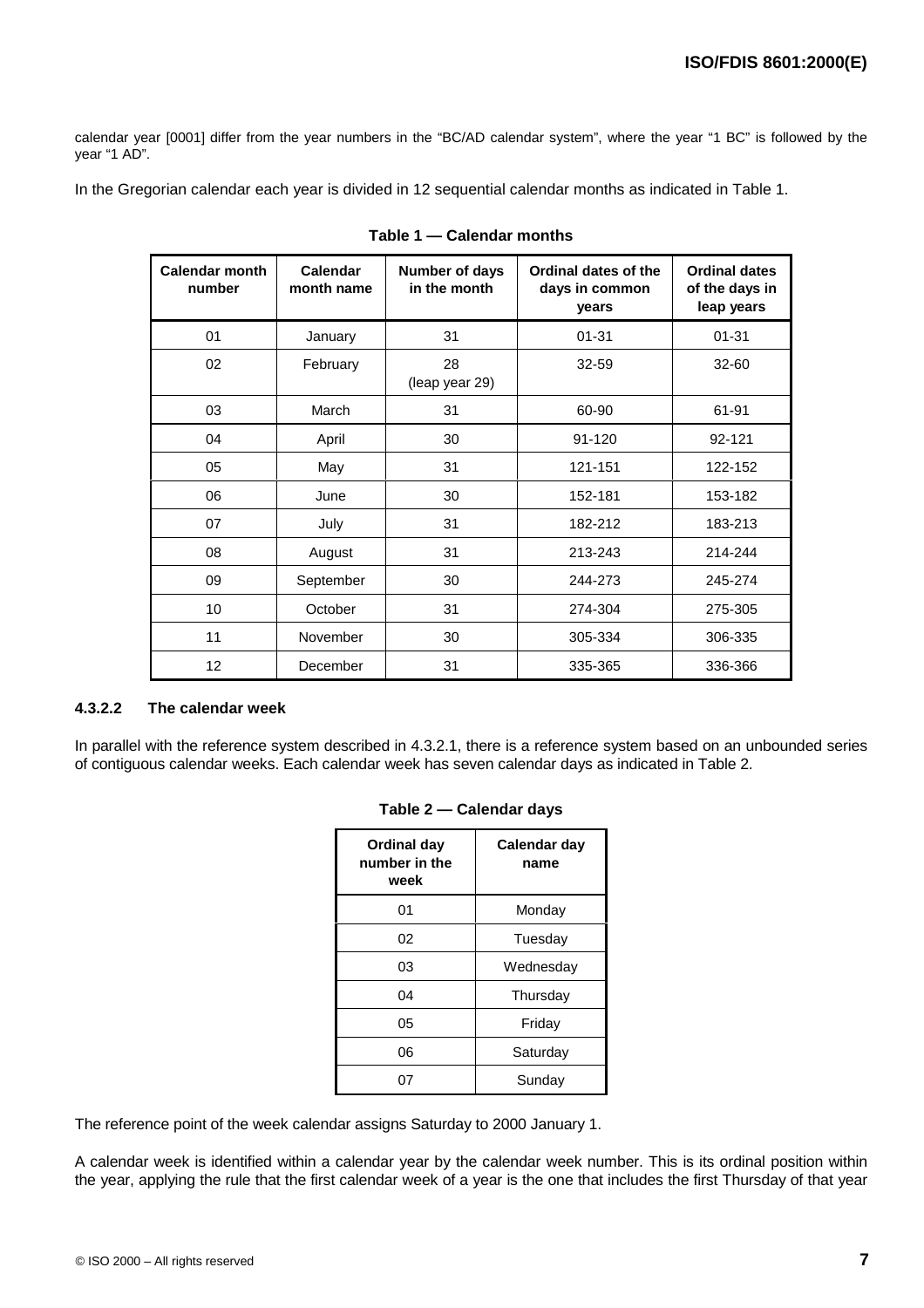and that the last calendar week of a calendar year is the week immediately preceding the first calendar week of the next calendar year.

NOTE 1 These rules provide for a calendar year to have 52 or 53 calendar weeks;

NOTE 2 The first calendar week of a calendar year may include up to three days from the previous calendar year; the last calendar week of a calendar year may include up to three days from the following calendar year;

NOTE 3 The time-interval formed by the week dates of a calendar year is not the same as the time-interval formed by the calendar dates or ordinal dates for the same year. For instance:

- $-$  Sunday 1995 January 1 is the 7<sup>th</sup> day of the 52<sup>nd</sup> week of 1994, and
- Tuesday 1996 December 31 is the 2<sup>nd</sup> day of the 1<sup>st</sup> week 1997.

NOTE 4 The rule for determining the first calendar week is equivalent with the rule "the first calendar week is the week which includes January 4".

#### **4.3.2.3 Dates**

Each calendar day can be identified by a calendar date, an ordinal date, or a week date.

A calendar date identifies a calendar day by

- its calendar year;
- its calendar month, and
- its ordinal number within its calendar month.

An ordinal date identifies a calendar day by

- its calendar year, and
- its ordinal number within the calendar year.

A week date identifies a calendar day by

- the calendar year to which its calendar week belongs;
- the calendar week number of its calendar week within that year, and
- its ordinal number within its calendar week.

#### **4.4 Characters used in the representations**

The representations specified in this International Standard use digits, alphabetic characters and special characters specified in ISO/IEC 646. The particular use of these characters is explained in 4.5 and 5.1.

NOTE 1 Where the upper case characters are not available lower case characters may be used.

NOTE 2 Encoding of characters for the interchange of dates and times is not in the scope of this International Standard.

The space character shall not be used in the representations.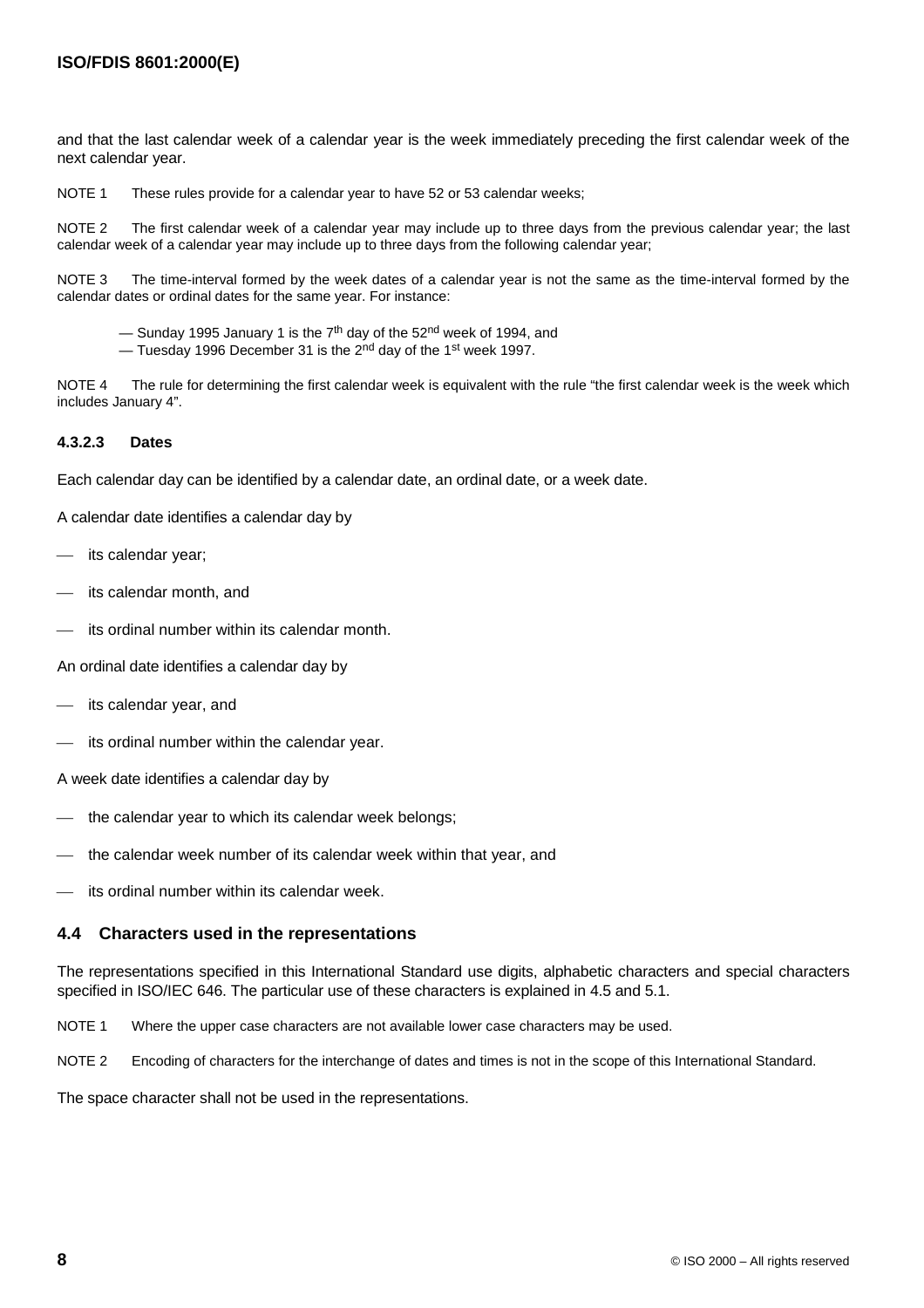# **4.5 Use of separators**

When required, the following characters shall be used as separators:

[-] (hyphen): to separate the time elements "year" and "month", "year" and "week", "year" and "day", "month" and "day", and "week" and "day";

NOTE The hyphen may also be used to indicate omitted components.

[:] (colon): to separate the time elements "hour" and "minute", and "minute" and "second".

[/] (solidus): to separate the two components in the representation of time-intervals or recurring time-intervals.

[#] (number sign): to separate in the representation of a recurring time-interval the time-interval and the recurrence factor.

NOTE Representations defined by this International Standard make also use of the decimal separator.

#### **4.6 Truncation**

By mutual agreement of the partners in information interchange it is permitted to omit higher order components (truncation) in applications where their presence is implied. The addition of a single hyphen in place of each omitted component may be necessary, to avoid risk of misinterpretation. These leading hyphens may be omitted in the applications where there is no risk of confusing these representations with others.

Truncation should only be used in situations where the application ensures that the value of the omitted components can be inferred unequivocally by all communicating parties.

NOTE Insufficient attention to this requirement may give rise to problems like the "millennium bug".

When truncated representations are used provisions should be made to prevent confusion of the truncated representations, with other date and time representations used by the application.

#### **4.7 Expansion**

By mutual agreement of the partners in information interchange it is permitted to expand the component identifying the calendar year, which is otherwise limited to at most four digits. This enables reference to dates and times in calendar years outside the range supported by complete representations, i.e. before the start of the year [0000] or after the end of the year [9999].

When expanded representations are used, provisions should be made to prevent confusion of the expanded representations, with other date and time representations used by the application.

#### **4.8 Leading zeros**

Each date and time component in a defined representation has a defined length, and leading zeros shall be used as required.

#### **4.9 Mutual agreement**

Some of the representations identified in this International Standard are only allowed by mutual agreement of the partners in information interchange. Such agreement should ensure that fields in which the representation may occur is not allowed to hold other representations that cannot be unambiguously distinguished from the agreed representation.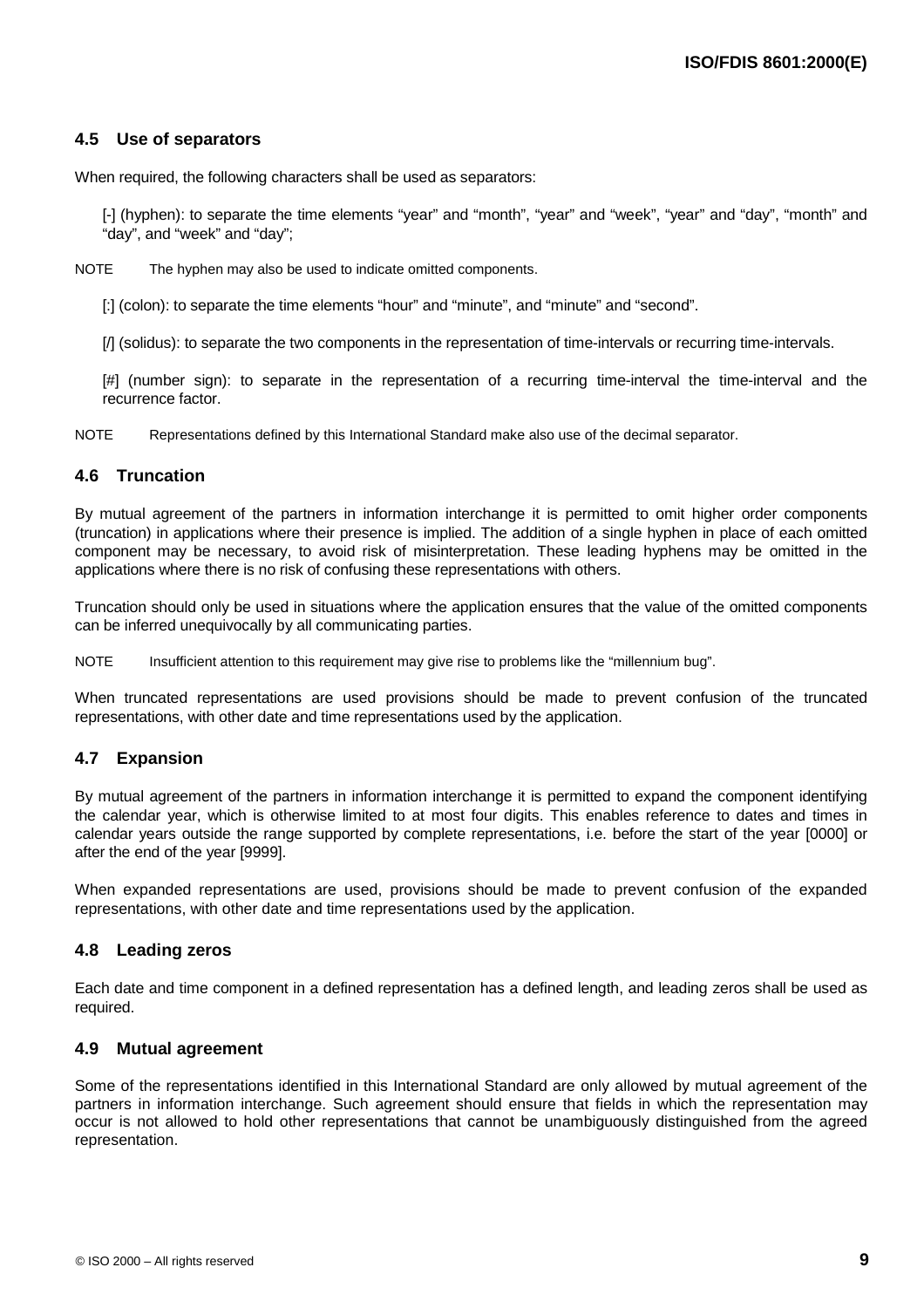## **5 Representations**

#### **5.1 Explanations**

#### **5.1.1 Characters used in place of digits or signs**

- [Y] represents a digit used in the time element "year";
- [M] represents a digit used in the time element "month";
- [D] represents a digit used in the time element "day";
- [w] represents a digit used in the time element "week";
- [h] represents a digit used in the time element "hour";
- [m] represents a digit used in the time element "minute";
- [s] represents a digit used in the time element "second";
- [n] represents digit(s), constituting a positive integer or zero;
- [ $\pm$ ] represents a plus sign [+] if in combination with the following element a positive value or zero needs to be represented, or a minus sign [–] if in combination with the following element a negative value needs to be represented.

In addition the following convention applies:

When any of the characters representing a digit is underlined, it represents zero or more digits in the corresponding time element. The number of digits is to be determined by the interchanging partners.

#### **5.1.2 Characters used as designators**

[P] is used as time-interval (period) designator, preceding a data element which represents a given duration of a time-interval;

[R] is used as recurring time-interval designator, preceding a data element which represents a given duration of one time-interval of a recurring time-interval or the total expression if there is no duration data element;

[T] is used as time designator to indicate:

- the start of the representation of local time if it is necessary or desirable to designate time of the day expressions as such,
- the start of the representation of the time of the day in combined date and time of day expressions,
- the start of the representation of the time-units for hour, minute or second in expressions of duration;

[W] is used as week designator, preceding a data element which represents the ordinal number of a calendar week within the year;

[Z] is used as UTC designator, immediately (without space) following a data element expressing the time of the day in Coordinated Universal Time (UTC);

In representations of duration (5.5.3.1), the following characters are also used as part of the representation when required: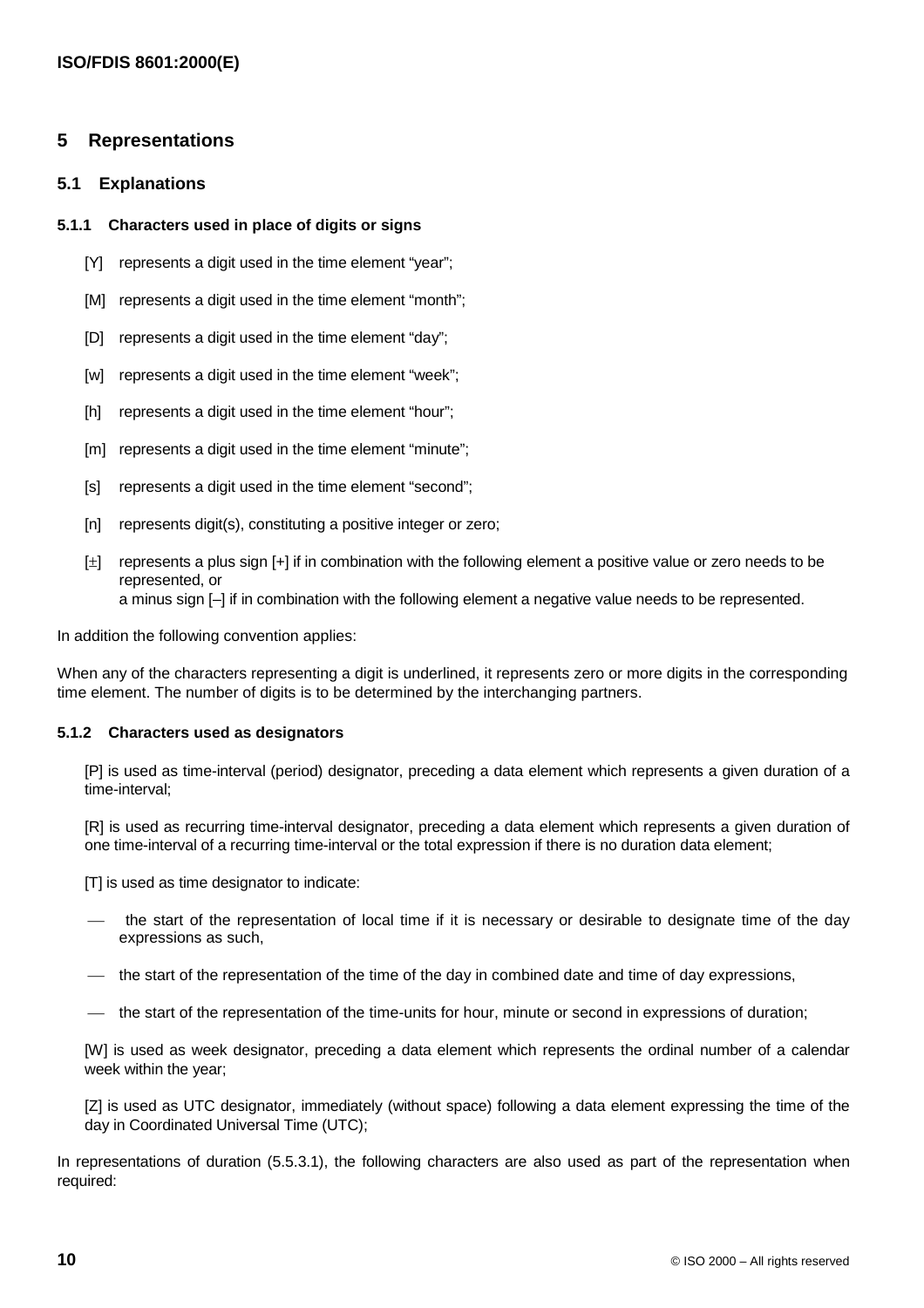# [Y] [M] [W] [D] [H] [M] [S]

NOTE In these representations, [M] may be used to indicate "month" or "minute", or both.

# **5.2 Dates**

For ease of comparison, in all the following examples of representations of dates, the date of 12 April 1985 is used as an illustration, as applicable.

#### **5.2.1 Calendar date**

In expressions of calendar dates

- **day of the month** (calendar day) is represented by two digits. The first day of any month is represented by [01] and subsequent days of the same month are numbered in ascending sequence;
- **month** is represented by two digits. January is represented by [01], and subsequent months are numbered in ascending sequence;
- **year** is generally represented by four digits; years are numbered in ascending order according to the Gregorian calendar by values in the range [0000] to [9999]. Values in the range [0000] through [1582] shall only be used by mutual agreement of the partners in information interchange.

#### **5.2.1.1 Complete representation**

When the application identifies the need for an expression only of a calendar date, then the complete representation shall be a single numeric data element comprising eight digits, where [YYYY] represents a calendar year, [MM] the ordinal number of a calendar month within the calendar year, and [DD] the ordinal number of a day within the calendar month.

| Basic format: | YYYYMMDD                    | EXAMPLE 19850412 |                    |
|---------------|-----------------------------|------------------|--------------------|
|               | Extended format: YYYY-MM-DD |                  | EXAMPLE 1985-04-12 |

#### **5.2.1.2 Representations with reduced precision**

If in a given application it is sufficient to express a calendar date with less precision than a complete representation as specified in 5.2.1.1, either two, four or six digits may be omitted, the omission starting from the extreme right-hand side. The resulting representation will then indicate a month, a year or a century, as set out below. When only [DD] is omitted, a separator shall be inserted between [YYYY] and [MM], but separators shall not be used in the other representations with reduced precision.

| a) | A specific month<br>Basic format: YYYY-MM<br>Extended format: not applicable        | EXAMPLE 1985-04 |     |
|----|-------------------------------------------------------------------------------------|-----------------|-----|
| b) | A specific year<br>Basic format: YYYY<br>Extended format: not applicable            | EXAMPLE 1985    |     |
| C) | A specific century<br>Basic format:<br>YY<br><i>Extended format:</i> not applicable | EXAMPLE         | -19 |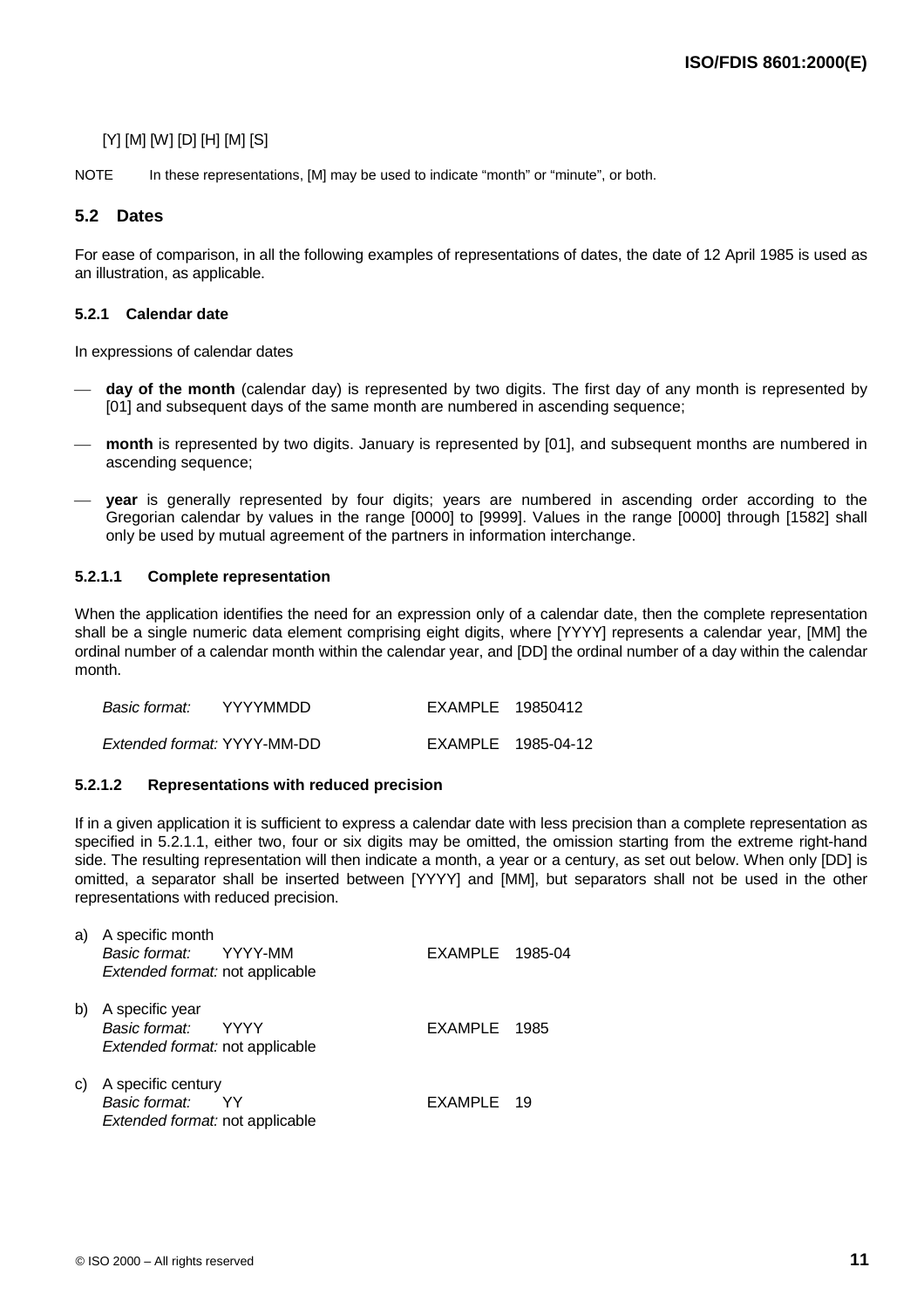#### **5.2.1.3 Truncated representations**

If, by agreement, truncated representations are used the basic formats shall be as specified below. In each case hyphens that indicate omitted components shall be used only as indicated or shall be omitted.

| a) | A specific date in the implied century<br>Basic format:<br>YYMMDD<br>Extended format: YY-MM-DD          | EXAMPLE<br>EXAMPLE        | 850412<br>85-04-12  |
|----|---------------------------------------------------------------------------------------------------------|---------------------------|---------------------|
| b) | A specific year and month in the implied century<br>Basic format:<br>-YYMM<br>Extended format: -YY-MM   | EXAMPLE<br><b>EXAMPLE</b> | -8504<br>$-85-04$   |
| C) | A specific year in the implied century<br>Basic format:<br>-YY<br>Extended format: not applicable       | <b>EXAMPLE</b>            | -85                 |
| d) | A specific day of a month in the implied year<br>Basic format:<br>--MMDD<br>Extended format: --MM-DD    | EXAMPLE<br>EXAMPLE        | $-0412$<br>$-04-12$ |
| e) | A specific month in the implied year<br>Basic format:<br>--MM<br><i>Extended format:</i> not applicable | EXAMPLE                   | --04                |
| f) | A specific day in the implied month<br>Basic format:<br>---DD<br><i>Extended format:</i> not applicable | EXAMPLE                   | ---12               |

NOTE 5.2.1.3 includes the definition of representations that are truncated and have reduced precision.

#### **5.2.1.4 Expanded representations**

If, by agreement, expanded representations are used, the basic formats shall be as specified below. In the examples below it has been agreed to expand the time element year with two digits.

| a) | A specific day<br>Basic format: ±YYYYYMMDD<br>Extended format: ±YYYYY-MM-DD         |                   | EXAMPLE +0019850412<br>EXAMPLE +001985-04-12 |
|----|-------------------------------------------------------------------------------------|-------------------|----------------------------------------------|
| b) | A specific month<br>Basic format: ±YYYYY-MM<br>Extended format: not applicable      |                   | EXAMPLE +001985-04                           |
| C) | A specific year<br>Basic format:<br>±YYYYY<br>Extended format: not applicable       | $EXAMPLE +001985$ |                                              |
| d) | A specific century<br>Basic format:<br>$\pm$ YYY<br>Extended format: not applicable | EXAMPLE           | $+0019$                                      |

NOTE 5.2.1.4 includes the definition of representations that both expanded and have reduced precision.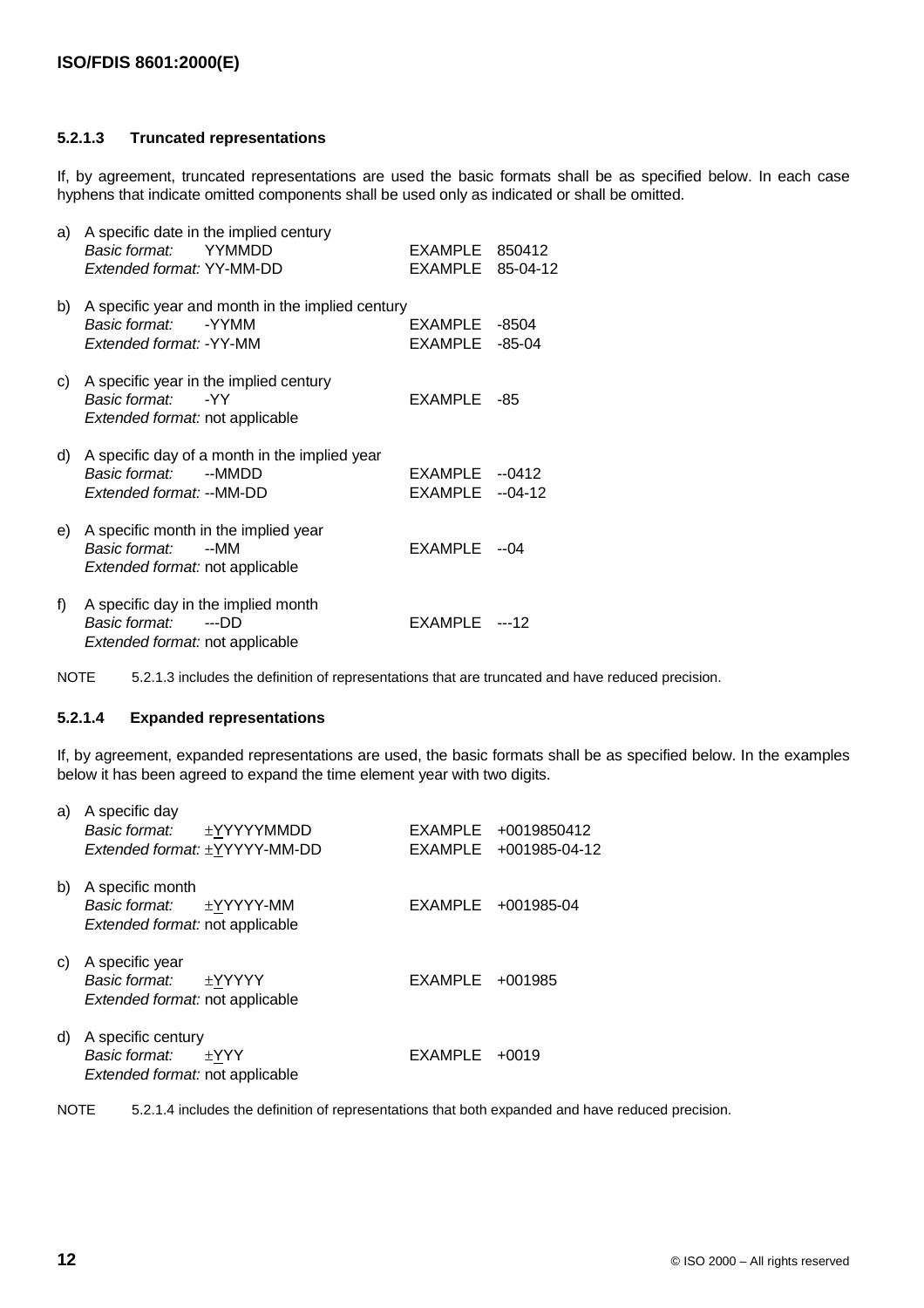#### **5.2.2 Ordinal date**

In expressions of ordinal dates

- **day of the year** is represented by three decimal digits. The first day of any year is represented by [001] and subsequent days are numbered in ascending sequence:
- **year** is represented as in 5.2.1.

#### **5.2.2.1 Complete representation**

When the application identifies the need for a complete representation of an ordinal date, it shall be one of the numeric expressions as follows, where [YYYY] represents a calendar year and [DDD] the ordinal number of a day within the year.

| Basic format:             | YYYYDDD | EXAMPLE 1985102  |  |
|---------------------------|---------|------------------|--|
| Extended format: YYYY-DDD |         | EXAMPLE 1985-102 |  |

#### **5.2.2.2 Truncated representations**

If, by agreement, truncated representations are used, the basic formats shall be as specified below. In each case hyphens that indicate omitted components shall be used only as indicated or shall be omitted.

| a) A specific year and day in the implied century      |                  |  |
|--------------------------------------------------------|------------------|--|
| Basic format: YYDDD                                    | EXAMPLE 85102    |  |
| Extended format: YY-DDD                                | $EXAMPLE$ 85-102 |  |
| b) Day only in the implied year<br>Basic format: - DDD | EXAMPLE -102     |  |
| Extended format: not applicable                        |                  |  |

NOTE Logically, the representation should be [--DDD], but the first hyphen is superfluous and, therefore, it has been omitted.

#### **5.2.2.3 Expanded representations**

If, by agreement, expanded representations are used the basic formats shall be as specified below. In the examples below it has been agreed to expand the time element year with two digits.

| a) A specific day           |           |                     |
|-----------------------------|-----------|---------------------|
| Basic format:               | ±YYYYYDDD | EXAMPLE +001985102  |
| Extended format: ±YYYYY-DDD |           | EXAMPLE +001985-102 |

#### **5.2.3 Week date**

In expressions of week dates

- **day of the week** is represented by one decimal digit. Monday shall be identified as day [1] of any calendar week, and subsequent days of the same week shall be numbered in ascending sequence to Sunday (day [7]).
- **calendar week** is represented by two decimal digits. The first calendar week of a year shall be identified as [01] and subsequent weeks shall be numbered in ascending sequence.
- **year** is represented as in 5.2.1.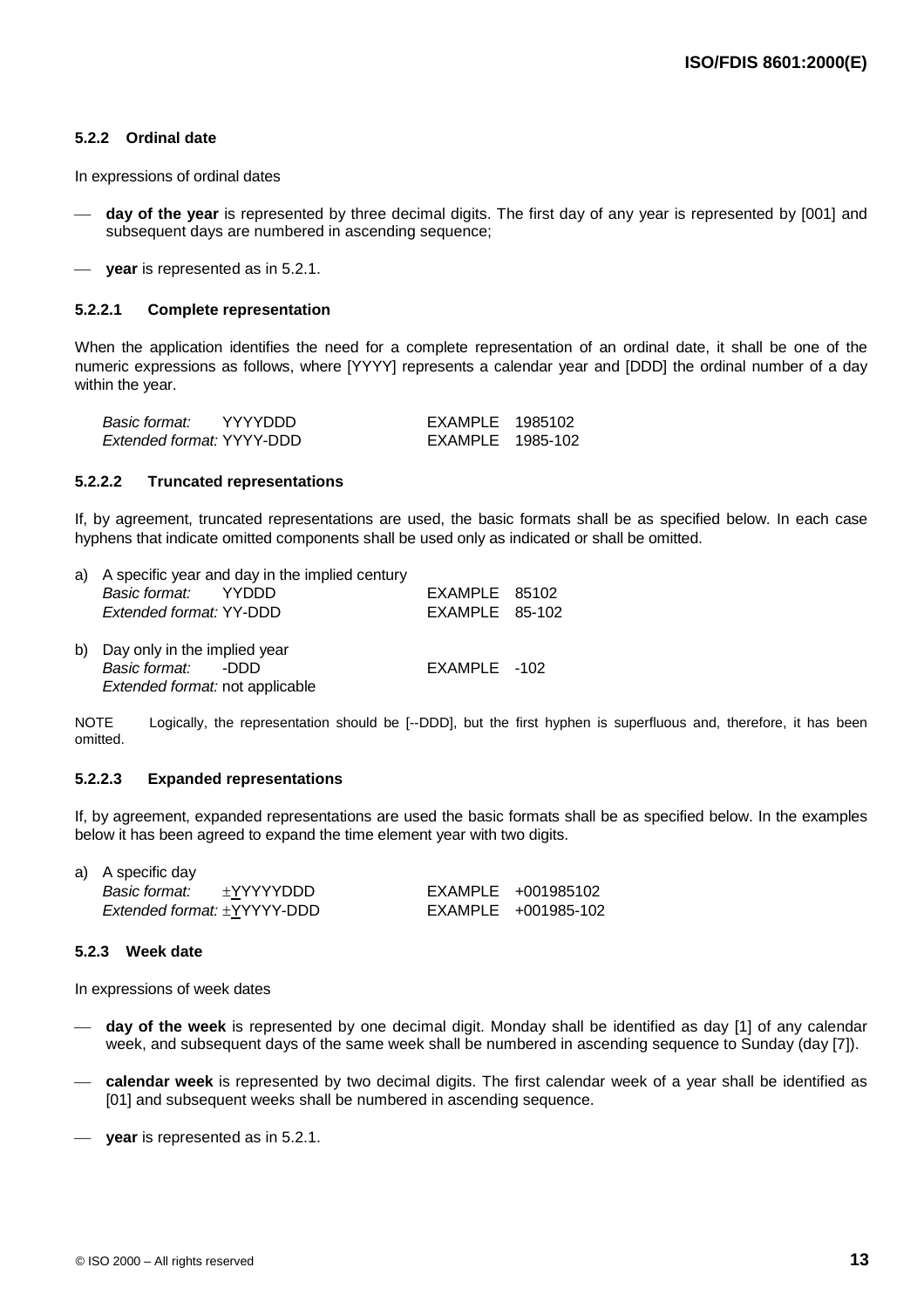#### **5.2.3.1 Complete representation**

When the application identifies the need for a complete representation of a date identified by calendar week and day numbers, it shall be one of the alphanumeric expressions as follows, where [YYYY] represents a calendar year, [W] is the week designator, [ww] represents the ordinal number of a calendar week within the year, and [D] represents the ordinal number of a day within the calendar week.

| Basic format:               | <b>YYYYWwwD</b> | EXAMPLE 1985W155 |                    |
|-----------------------------|-----------------|------------------|--------------------|
| Extended format: YYYY-Www-D |                 |                  | EXAMPLE 1985-W15-5 |

#### **5.2.3.2 Representation with reduced precision**

If the degree of precision required permits, one digit may be omitted from the representation in 5.2.3.1.

| a) A specific week           |                  |  |
|------------------------------|------------------|--|
| <i>Basic format:</i> YYYYWww | EXAMPLE 1985W15  |  |
| Extended format: YYYY-Www    | EXAMPLE 1985-W15 |  |

#### **5.2.3.3 Truncated representations**

If, by agreement, truncated representations are used the basic formats shall be as specified below. In each case hyphens that indicate omitted components, shall be used only as indicated or shall be omitted

| a) | Year, week and day in the implied century<br>Basic format:<br>YYWwwD<br>Extended format: YY-Www-D     | EXAMPLE<br><b>EXAMPLE</b> | 85W155<br>85-W15-5     |
|----|-------------------------------------------------------------------------------------------------------|---------------------------|------------------------|
| b) | Year and week only in the implied century<br>Basic format:<br><b>YYWww</b><br>Extended format: YY-Www | EXAMPLE<br><b>EXAMPLE</b> | 85W15<br>85-W15        |
| C) | Year of the implied decade, week and day only<br>Basic format:<br>-YWwwD<br>Extended format: -Y-Www-D | EXAMPLE<br>EXAMPLE        | $-5W155$<br>$-5-W15-5$ |
| d) | Year of the implied decade and week only<br>Basic format:<br>-YWww<br>Extended format: -Y-Www         | EXAMPLE<br>EXAMPLE        | $-5W15$<br>$-5 - W15$  |
| e) | Week and day only of the implied year<br>Basic format:<br>-WwwD<br>Extended format: - Www-D           | EXAMPLE<br><b>EXAMPLE</b> | -W155<br>$-W15-5$      |
| f) | Week only of the implied year<br><b>Basic format:</b><br>-Www<br>Extended format: not applicable      | <b>EXAMPLE</b>            | $-W15$                 |
| g) | Day only of the implied week<br>Basic format:<br>-W-D<br>Extended format: not applicable              | <b>EXAMPLE</b>            | $-W-5$                 |

NOTE 1 5.2.3.3 includes the definition of representations which are both truncated and have reduced precision.

NOTE 2 Logically the representations should be [--W-D], but the first hyphen is superfluous and, therefore, it has been omitted.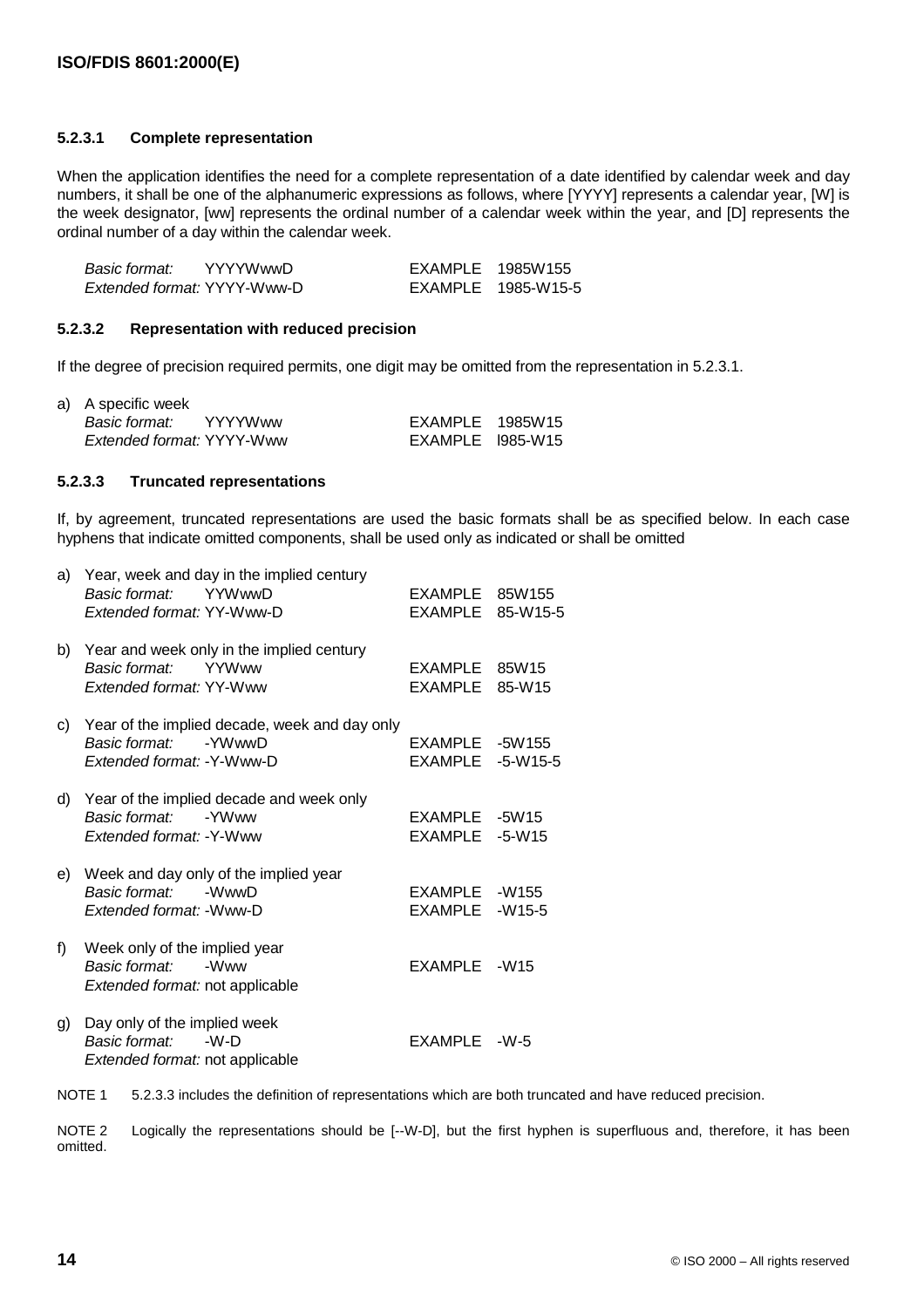#### **5.2.3.4 Expanded representations**

If, by agreement, expanded representations are used the basic formats shall be as specified below. In the examples below it has been agreed to expand the time element year with two digits.

| a) A specific day             |                       |
|-------------------------------|-----------------------|
| Basic format: ±YYYYYWwwD      | EXAMPLE +001985W155   |
| Extended format: ±YYYYY-Www-D | EXAMPLE +001985-W15-5 |
| b) A specific week            |                       |
| Basic format: ±YYYYYWww       | EXAMPLE +001985W15    |
| Extended format: ±YYYYY-Www   | EXAMPLE +001985-W15   |

NOTE 5.2.3.4 includes the definition of representations that both expanded and have reduced precision.

### **5.3 Time of the day**

As this International Standard is based on the 24-hour timekeeping system that is now in common use, hours are represented by two digits from [00] to [24], minutes are represented by two digits from [00] to [59], and seconds are represented by two digits from [00] to [60]. For most purposes, times will be represented by four digits [hhmm].

The representation of the hour by [24] is only allowed to indicate midnight, see 5.3.2.

The representation of the second by [60] is only allowed to indicate the positive leap second or a time-point within that second.

#### **5.3.1 Local time of the day**

#### **5.3.1.1 Complete representation**

When the application identifies the need for an expression only of a time of the day then the complete representation shall be a single numeric data element comprising six digits in the basic format, where [hh] represents hours, [mm] minutes and [ss] seconds.

| Basic format:                    | hhmmss | EXAMPLE 232050   |  |
|----------------------------------|--------|------------------|--|
| <i>Extended format:</i> hh:mm:ss |        | EXAMPLE 23:20:50 |  |

#### **5.3.1.2 Representations with reduced precision**

If the degree of precision required permits, either two or four digits may be omitted from the representation in 5.3.1.1.

| a) A specific hour and minute                                             |               |  |
|---------------------------------------------------------------------------|---------------|--|
| Basic format: hhmm                                                        | EXAMPLE 2320  |  |
| <i>Extended format:</i> hh:mm                                             | EXAMPLE 23:20 |  |
| b) A specific hour<br>Basic format: hh<br>Extended format: not applicable | EXAMPLE 23    |  |

#### **5.3.1.3 Representation of decimal fractions**

If necessary for a particular application a decimal fraction of hour, minute or second may be included. If a decimal fraction is included, lower order components (if any) shall be omitted and the decimal fraction shall be divided from the integer part by the decimal sign specified in ISO 31-0: i.e. the comma [,] or full stop [.]. Of these, the comma is the preferred sign. If the magnitude of the number is less than unity, the decimal sign shall be preceded by two zeros in accordance with 4.8.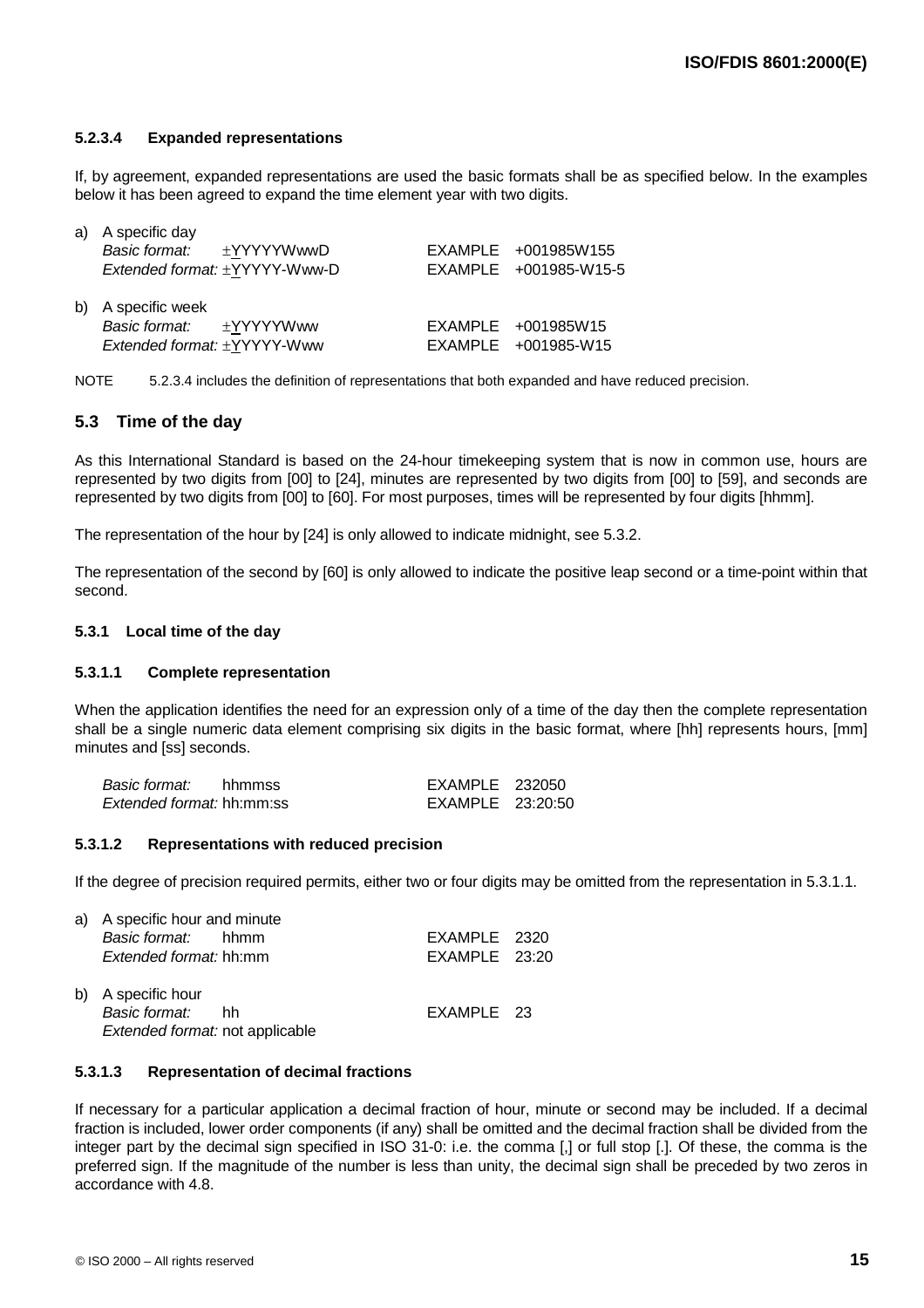The number of digits in the decimal fraction shall be determined by the interchange parties, dependent upon the application. The format shall be [hhmmss,ss], [hhmm,mm] or [hh,hh] as appropriate (hour minute second, hour minute and hour, respectively), with as many digits as necessary following the decimal sign. A decimal fraction shall have at least one digit. In the examples below it has been agreed to expand the smallest time element with one digit.

| a) A specific hour, minute and second and a decimal fraction of the second |  |  |  |                    |
|----------------------------------------------------------------------------|--|--|--|--------------------|
| <i>Basic format:</i> hhmmss.ss                                             |  |  |  | EXAMPLE 232050.5   |
| <i>Extended format:</i> hh:mm:ss,ss                                        |  |  |  | EXAMPLE 23:20:50,5 |

- b) A specific hour and minute and a decimal fraction of the minute Basic format: hhmm,mm EXAMPLE 2320,8 Extended format: hh:mm,mm EXAMPLE 23:20,8
- c) A specific hour and a decimal fraction of the hour Basic format: hh,hh EXAMPLE 23,3 Extended format: not applicable

NOTE 5.3.1.3 includes the definition of representations that have both reduced precision and a decimal fraction.

#### **5.3.1.4 Truncated representations**

If, by agreement, truncated representations are used the basic formats shall be as specified below. In each case hyphens that indicate omitted components, shall be used only as indicated or shall be omitted.

|    | Basic format:<br><i>Extended format: -mm:ss</i>         | a) A specific minute and second of the implied hour<br>-mmss                                     | EXAMPLE -2050<br>EXAMPLE -20:50     |  |
|----|---------------------------------------------------------|--------------------------------------------------------------------------------------------------|-------------------------------------|--|
| b) | Basic format:<br><i>Extended format:</i> not applicable | A specific minute of the implied hour<br>-mm                                                     | EXAMPLE -20                         |  |
| C) | Basic format:<br><i>Extended format:</i> not applicable | A specific second of the implied minute<br>$-SS$                                                 | EXAMPLE --50                        |  |
| d) | Basic format:<br><i>Extended format: -mm:ss,s</i>       | A specific minute and second of the implied hour and a decimal fraction of the second<br>-mmss.s | EXAMPLE -2050,5<br>EXAMPLE -20:50,5 |  |
| e) | Basic format:<br><i>Extended format:</i> not applicable | A specific minute of the implied hour and a decimal fraction of the minute<br>-mm,m              | EXAMPLE -20,8                       |  |
| f  |                                                         | A specific second of the implied minute and a decimal fraction of the second                     |                                     |  |

f) A specific second of the implied minute and a decimal fraction of the second Basic format: --ss,s EXAMPLE --50,5 Extended format: not applicable

NOTE 1 In the examples it has been agreed to expand the smallest time element with one digit.

NOTE 2 5.3.1.4 includes the definition of representations that have been truncated and have reduced precision and/or a decimal fraction.

#### **5.3.1.5 Representation with time designator**

In expressions of local time applications may put the time designator [T] immediately in front of the representations defined in 5.3.1.1 through 5.3.1.3.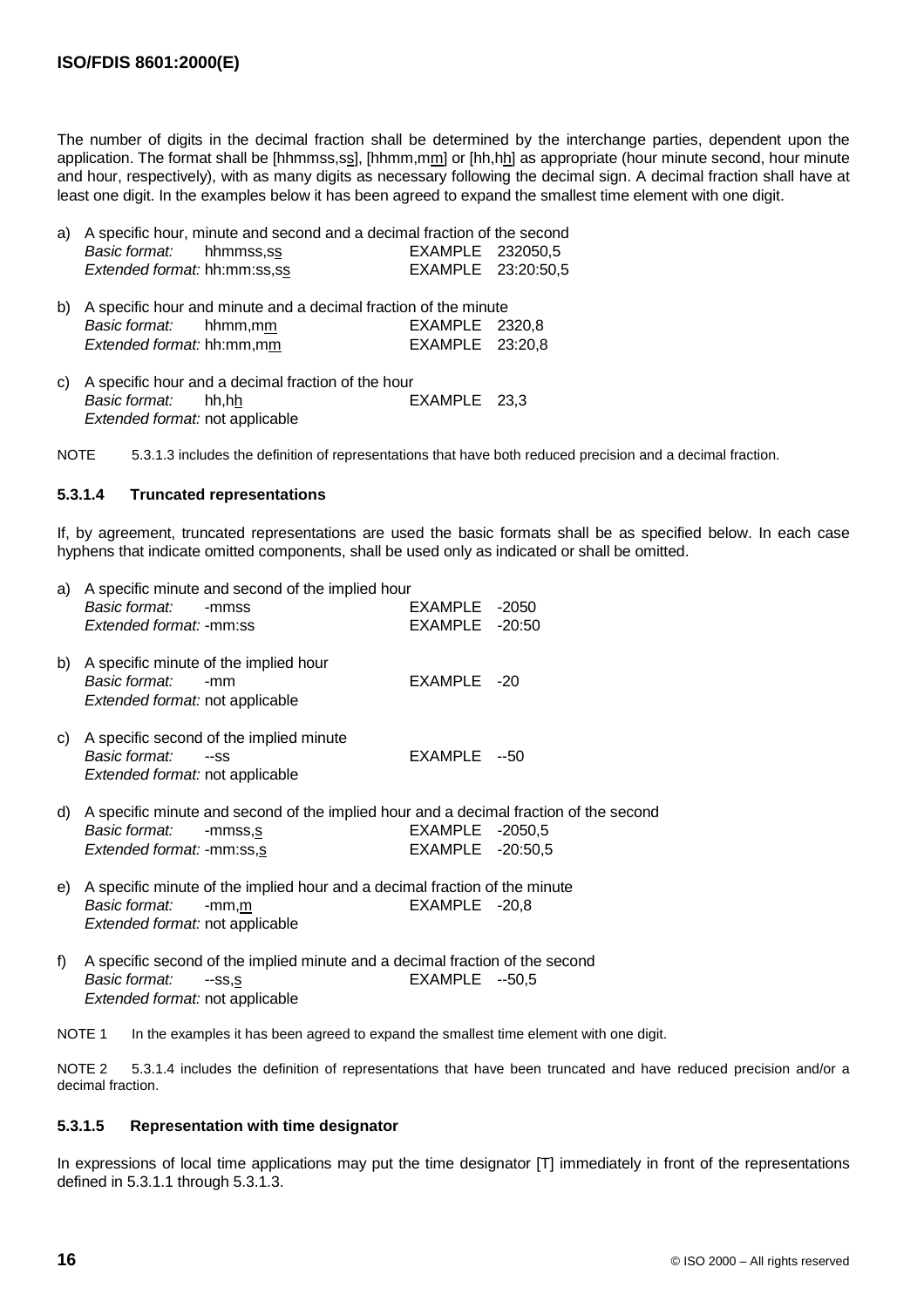If the time of the day is represented in basic format in a context that does not clearly identify a time only expression, the time designator [T] shall be used immediately in front of the presentations defined in 5.3.1.1 through 5.3.1.3.

#### **5.3.2 Midnight**

The complete representations in basic and extended format for midnight, in accordance with 5.3.1, shall be expressed in either of the two following ways:

| Basic format | Extended format                    |  |  |
|--------------|------------------------------------|--|--|
| a) 000000    | 00:00:00 (the beginning of a day); |  |  |
| b) 240000    | $24:00:00$ (the end of a day).     |  |  |

The representations may be reduced in accordance with 5.3.1.2, truncated in accordance with 5.3.1.4 or designated to be a time expression in accordance with 5.3.1.5. To represent midnight the representations may be expanded with a decimal fraction containing only zeros in accordance with 5.3.1.3.

NOTE 1 Midnight will normally be represented as [0000] or [2400].

NOTE 2 The choice of representation a) or b) will depend upon any association with a date, or a time-interval. Representations where [hh] has the value [24] are only preferred to represent the end of a time-interval in accordance with 5.5.1.

NOTE 3 The end of one day [2400] coincides with [0000] at the start of the next day, e.g. 2400 on 1985 April 12 is the same as 0000 on 1985 April 13. If there is no association with a date or a time-interval both a) and b) represent the same clock time in the 24-hour timekeeping system.

#### **5.3.3 Coordinated Universal Time (UTC)**

To express the time of the day in Coordinated Universal Time, the representations specified in 5.3.1.1 through 5.3.1.3 shall be used, followed immediately, without spaces, by the UTC designator [Z]. The examples below are complete and reduced precision representations of the UTC time 20 minutes and 30 seconds past 23 hours:

| Basic format: | hhmmssZ<br>hhmmZ<br>hhZ. | EXAMPLE 232030Z          | 2320Z<br>23Z                          |  |
|---------------|--------------------------|--------------------------|---------------------------------------|--|
|               | Extended format:         | hh:mmZ<br>not applicable | hh:mm:ssZ EXAMPLE 23:20:30Z<br>23.207 |  |

#### **5.3.4 Local time and Coordinated Universal Time**

#### **5.3.4.1 Difference between local time and Coordinated Universal Time**

When it is required to indicate the difference between local time and UTC, the representation of the difference can be expressed in hours and minutes, or hours only. It shall be expressed as positive (i.e. with the leading plus sign [+]) if the local time is ahead of or equal to UTC and as negative (i.e. with the leading minus sign [–]) if it is behind UTC. The minutes component of the difference may only be omitted if the time difference is exactly an integral number of hours.

| Basic format:                       | +hhmm<br>$+hh$ | $EXAMPLE +0100$  | +01 |
|-------------------------------------|----------------|------------------|-----|
| <i>Extended format:</i> $\pm$ hh:mm |                | $EXAMPLE +01:00$ |     |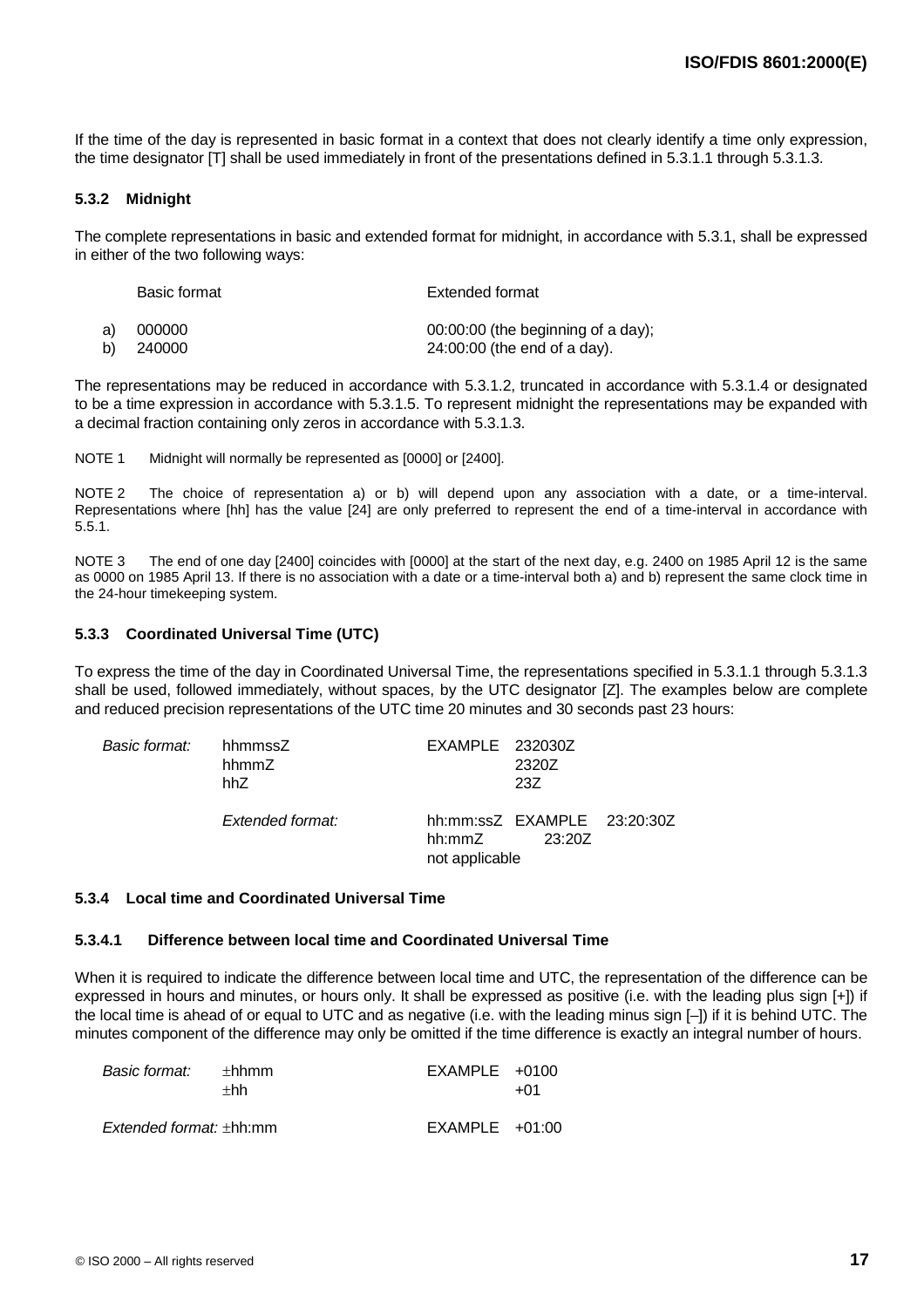#### **5.3.4.2 Local time and the difference with Coordinated Universal Time**

When it is required to indicate local time and the difference between local time and UTC, the representation of the difference shall be appended to the representation of the local time following immediately, without space, the lowest order (extreme right-hand) component of the local time expression, which, in this case, shall always include hours. The difference between local time and UTC shall be expressed in hours-and-minutes, or hours-only independently of the precision of the local time expression associated with it.

The complete representation of the time of 27 minutes 46 seconds past 15 hours locally in Geneva (normally one hour ahead of UTC), and in New York (five hours behind UTC), together with the indication of the difference between the local time and UTC, are used as examples.

| Basic format: | hhmmss±hhmm                            | EXAMPLE 152746+0100    |
|---------------|----------------------------------------|------------------------|
|               |                                        | 152746-0500            |
|               | $h$ hmmss $\pm$ hh                     | 152746+01              |
|               |                                        | 152746-05              |
|               | <i>Extended format:</i> hh:mm:ss+hh:mm | EXAMPLE 15:27:46+01:00 |
|               |                                        | 15:27:46-05:00         |
|               | $hh:mm:ss\pm hh$                       | 15:27:46+01            |
|               |                                        | 15:27:46-05            |

In these expressions the local time component may be represented with reduced precision as defined in 5.3.1.2 or with decimal fraction as defined in 5.3.1.3.

#### **5.4 Combinations of date and time of the day**

When the application does not clearly identify the need for only a date expression (see 5.2) or only a time of the day expression (see 5.3), then a time-point can be identified through a combination of date and time of the day representations provided for in this International Standard.

#### **5.4.1 Complete representation**

The components of a time-point shall be written in the following sequence

a) For calendar dates:

year - month - day - time designator - hour - minute - second - zone designator

b) For ordinal dates:

year - day - time designator - hour - minute - second - zone designator

c) For week dates:

year - week designator - week - day - time designator - hour - minute - second - zone designator

The zone designator is empty if use is made of local time of the day in accordance with 5.3.1.1 through 5.3.1.3, it is the UTC designator [Z] if use is made of UTC in accordance with 5.3.3 and it is the difference-component if use is made of local time and the difference with UTC in accordance with 5.3.4.2.

The character [T] shall be used as time designator to indicate the start of the representation of time of the day in date and time expressions. The hyphen [-] and the colon [:] shall be used, in accordance with 4.5, as separators within the date and time of the day expressions respectively, when required.

NOTE By mutual agreement of the partners in information interchange, the character [T] may be omitted in applications where there is no risk of confusing a combined date and time of the day representation with others defined in this International Standard.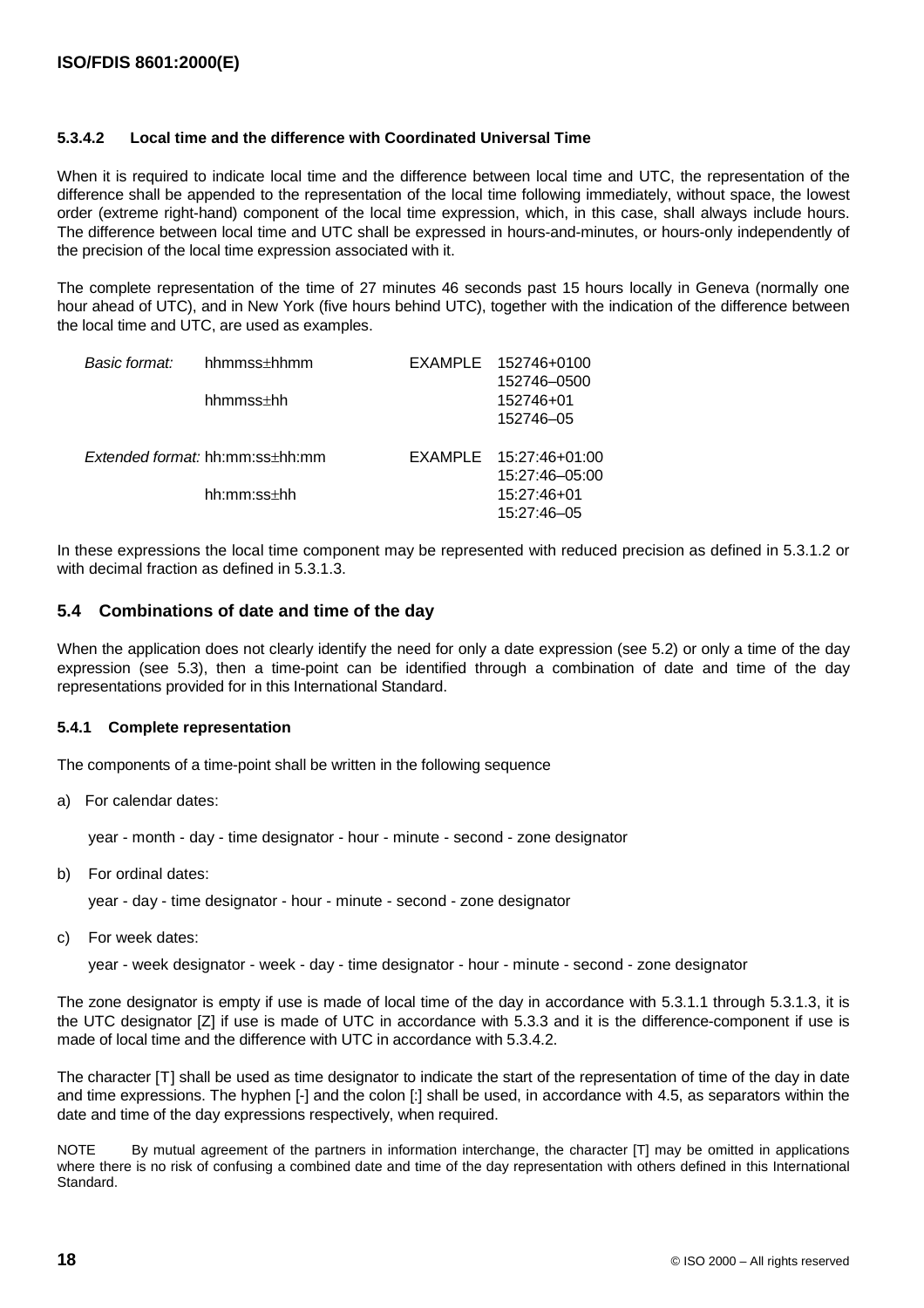The following are examples of the complete representation (in basic and extended format) of combinations of calendar date and time of the day representations:

| Basic format: | <b>YYYYMMDDThhmmss</b><br><b>YYYYMMDDThhmmssZ</b><br>YYYYMMDDThhmmss±hhmm<br>YYYYMMDDThhmmss±hh | EXAMPLE | 19850412T101530<br>19850412T101530Z<br>19850412T101530+0400<br>19850412T101530+04 |
|---------------|-------------------------------------------------------------------------------------------------|---------|-----------------------------------------------------------------------------------|
|               | Extended format: YYYY-MM-DDThh:mm:ss<br>YYYY-MM-DDThh:mm:ssZ<br>YYYY-MM-DDThh:mm:ss±hh:mm       | EXAMPLE | 1985-04-12T10:15:30<br>1985-04-12T10:15:30Z<br>1985-04-12T10:15:30+04:00          |
|               | YYYY-MM-DDThh:mm:ss+hh                                                                          |         | 1985-04-12T10:15:30+04                                                            |

Where complete representations using calendar dates have been shown in 5.4.1, ordinal dates (5.2.2.1) or week dates (5.2.3.1) may be substituted in a similar fashion.

#### **5.4.2 Representations other than complete**

For reduced precision, decimal, truncated or expanded representations of a combined date and time of the day expression any of the representations in 5.2.1 (for calendar dates), 5.2.2 (for ordinal dates) or 5.2.3 (for week dates) followed immediately by the time designator [T], may be combined with any of the representations in 5.3.1.1 through 5.3.1.3 (local time of the day), 5.3.3 (UTC) or 5.3.4.2 (local time and the difference with UTC) provided that:

- a) the rules specified in those sections are applied;
- b) the resulting expression does not qualify as a complete representation in accordance with 5.4.1;
- c) the date component shall not be represented with reduced precision and the time component shall not be truncated. Note that this excludes the date representations in 5.2.1.3 and 5.2.3.3 that are truncated and reduced and the date representations in 5.2.1.4 and 5.2.3.4 that are expanded and reduced;
- d) the expression shall either be completely in basic format, in which case the minimum number of separators necessary for the required expression is used, or completely in extended format, in which case additional separators shall be used in accordance with 5.2 and 5.3.

The following are examples of reduced representations of combinations of calendar date and time of the day representations:

| a) | Calendar date and local time of the day              |                |                     |
|----|------------------------------------------------------|----------------|---------------------|
|    | Basic format: YYYYMMDDThhmm                          | <b>EXAMPLE</b> | 19850412T1015       |
|    | Extended format:YYYY-MM-DDThh:mm                     | EXAMPLE        | 1985-04-12T10:15    |
| b) | Ordinal date and coordinated universal time          |                |                     |
|    | Basic format: YYYYDDDThhmmZ                          | EXAMPLE        | 1985102T1015Z       |
|    | Extended format: YYYY-DDDThh:mmZ                     | EXAMPLE        | 1985-102T10:15Z     |
| C) | Week date and local time and the difference with UTC |                |                     |
|    | Basic format: YYYYWwwDThhmm+hhmm                     | <b>EXAMPLE</b> | 1985W155T1015+0400  |
|    | <i>Extended format:</i> YYYY-Www-DThh:mm+hh          | EXAMPLE        | 1985-W15-5T10:15+04 |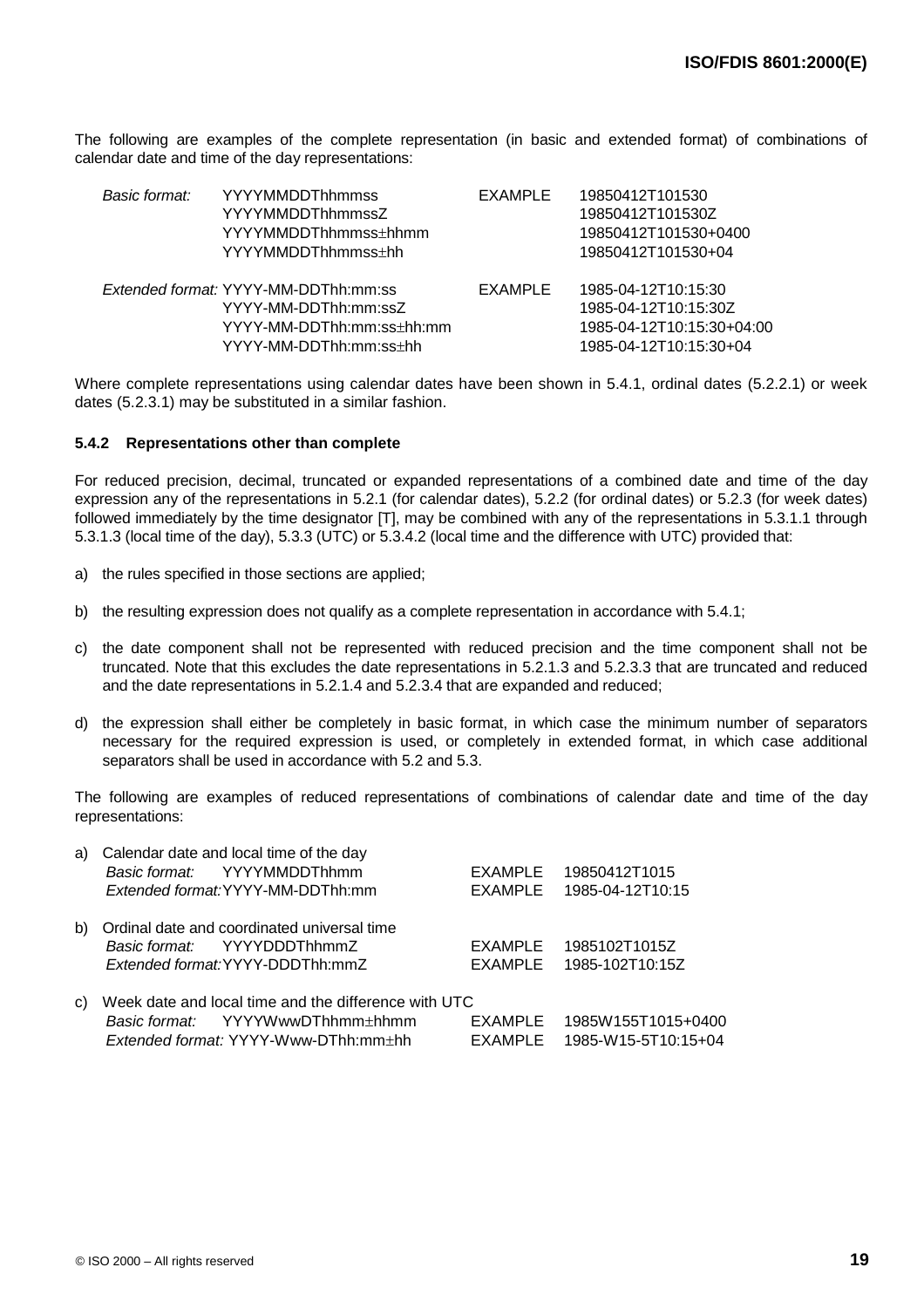### **5.5 Time-intervals**

#### **5.5.1 Means of specifying time-intervals**

A time-interval shall be expressed in one of the following ways:

- a) by a start and an end;
- b) by a duration not associated with any start or end;
- c) by a start and a duration;
- d) by a duration and an end.

#### **5.5.2 Separators and designators**

A time interval is expressed according to the following rules:

- a) a solidus [/] shall be used to separate the two components in each of 5.5.1 a), c) and d).
- b) for 5.5.1 b), c) and d) the designator [P] shall precede, without spaces, the representation of the duration.
- c) other designators (and the hyphen when used to indicate omitted components) shall be used as shown in 5.5.4 and 5.5.5 below.
- NOTE In certain application areas a double hyphen is used as a separator instead of a solidus.

#### **5.5.3 Representation of duration**

#### **5.5.3.1 Format with time-unit designators**

In expressions of time-interval or recurring time-interval duration can be represented by a data element using time unit designators. The number of years shall be followed by the designator [Y], the number of months by [M], the number of weeks by [W], and the number of days by [D]. The part including time components shall be preceded by the designator [T]; the number of hours shall be followed by [H], the number of minutes by [M] and the number of seconds by [S]. In the examples [n] represents one or more digits, constituting a positive integer or zero.

In basic and extended format the complete representation for duration shall be nYnMnDTnHnMnS or nW.

For reduced precision, decimal or truncated representations of this format the following rules apply.

- a) If necessary for a particular application the lowest order components may be omitted to represent duration with reduced precision.
- b) If necessary for a particular application the lowest order component may have a decimal fraction. The decimal fraction shall be divided from the integer part by the decimal sign specified in ISO 31-0: i.e. the comma [,] or full stop [.]. Of these, the comma is the preferred sign. The decimal fraction shall at least have one digit. If the magnitude of the number is less than unity, the decimal sign shall be preceded by a zero (see ISO 31-0).
- c) If the number of years, months, days, hours, minutes or seconds in any of these expressions equals zero, the number and the corresponding designator may be absent; however, at least one number and its designator shall be present. Note that the removal of leading non-zero components is not allowed.
- d) The designator T shall be absent if all of the time components are absent.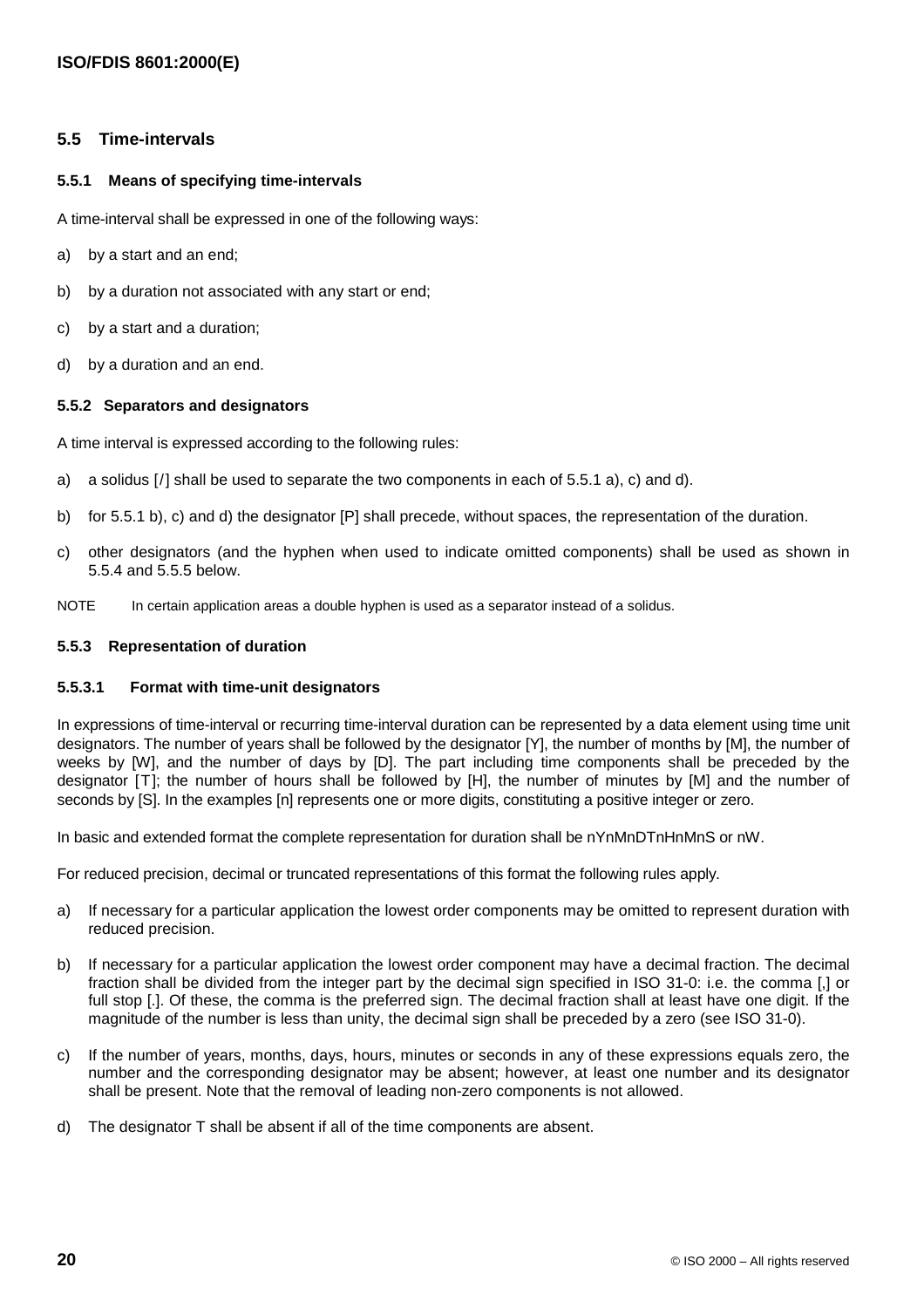#### **5.5.3.2 Alternative format**

By mutual agreement of the partners in information interchange, duration may be expressed in conformity with the format used for time-points, as specified in 5.2.1, 5.2.2, 5.2.3, 5.3.1.5 and 5.4, where the formats of 5.4 are restricted for the date component to the formats in 5.2.1 and for the time-of-the-day component to the formats in 5.3.1.1 through 5.3.1.3. The values expressed must not exceed the "carry-over points" of 12 months, 30 days, 24 hours, 60 minutes and 60 seconds. Since weeks have no defined carry-over point (52 or 53), weeks should not be used in these applications. In these expressions the year component may have the value [0000] and the month and day-of-themonth components may have the value [00]. Truncated representations may only be used if the omitted components are zero.

#### **5.5.4 Complete representations**

Where complete representations using calendar dates in a time-point component are shown in 5.5.4, a complete representation of ordinal dates (5.2.2) or of dates identified by week number (5.2.3) may be substituted for the calendar date.

Where complete representations using local-time-of-the-day in a time-point component are shown in 5.5.4, a complete representation of coordinated universal time (5.3.3) or local time and the difference with Coordinated Universal Time (5.3.4.2) may be substituted for local-time-of-the-day.

Where complete representations using the expression PnYnMnDTnHnMnS in a duration component are shown in 5.5.4, the expression PnW (5.5.4.2.1) may be substituted in a similar fashion.

#### **5.5.4.1 Representation of time-intervals identified by start and end**

When the application identifies the need for a complete representation of a time-interval, identified by its start and its end, it shall use an expression in accordance with 5.5.2 combining any two complete date and time of the day representations as defined in 5.4.1, provided that the resulting expression is either consistently in basic format or consistently in extended format.

| Basic format:    | YYYYMMDDThhmmss/YYYYMMDDThhmmss         |
|------------------|-----------------------------------------|
| EXAMPLE          | 19850412T232050/19850625T103000         |
|                  |                                         |
| Extended format: | YYYY-MM-DDThh:mm:ss/YYYY-MM-DDThh:mm:ss |
| FXAMPI F         | 1985-04-12T23:20:50/1985-06-25T10:30:00 |

A time-interval beginning at 20 minutes and 50 seconds past 23 hours on 12 April 1985 local time and ending at 30 minutes past 10 hours on 25 June 1985 local time.

#### **5.5.4.2 Representation of time-interval by duration only**

#### **5.5.4.2.1 Format with time-unit designators**

When an application identifies the need for a complete representation of a time-interval through its duration only, with duration in the format with time-unit designators, it shall use an expression in accordance with 5.5.2 using a complete duration representation as defined in 5.5.3.1.

Basic and extended format: PnYnMnDTnHnMnS PnW

EXAMPLE P2Y10M15DT10H30M20S

A time-interval with a duration of two years, 10 months, 15 days, 10 hours, 30 minutes and 20 seconds.

P6W

A time-interval with a duration of six weeks.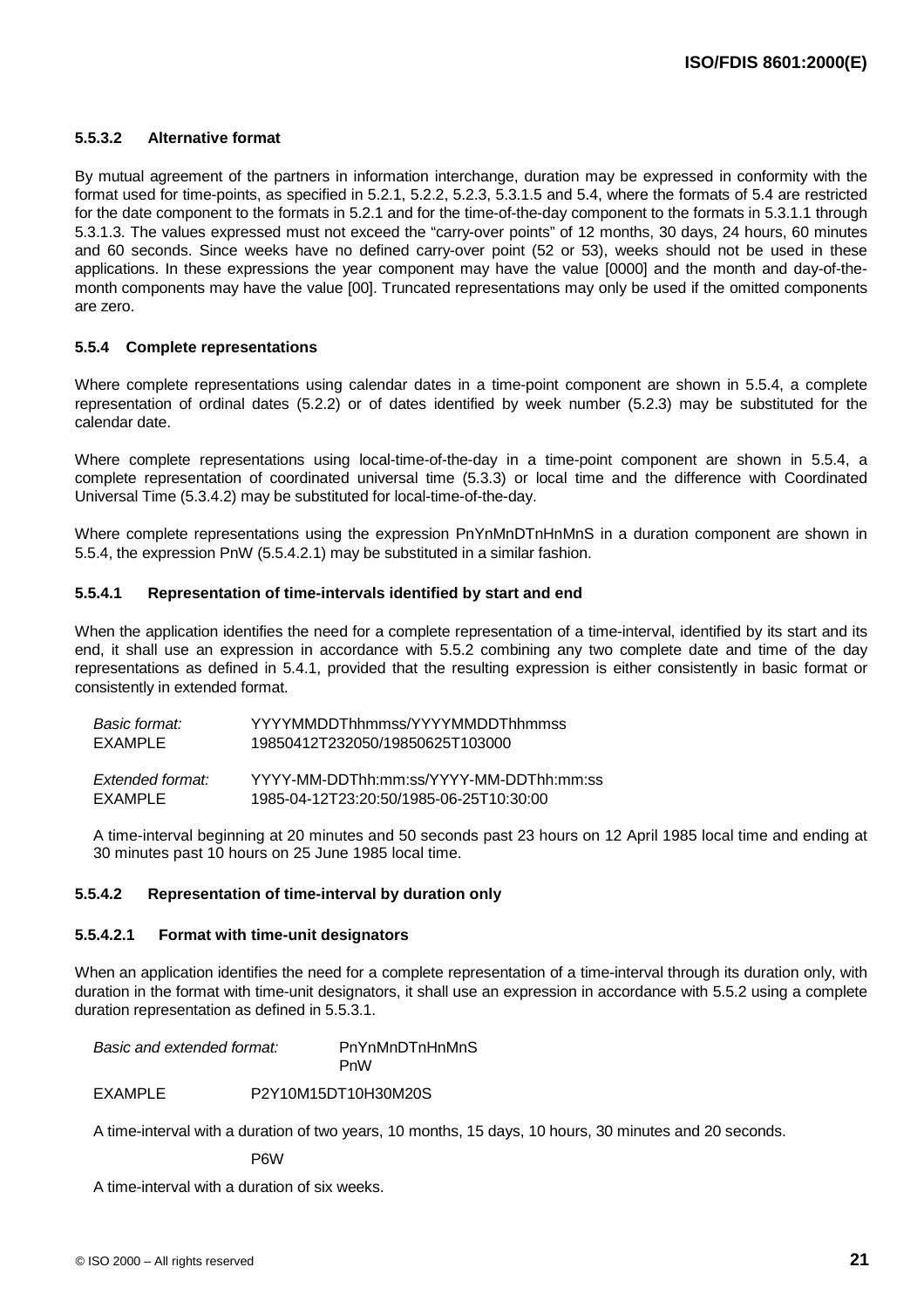#### **5.5.4.2.2 Alternative format**

If, by agreement, a complete representation of a time-interval through its duration only, with duration in the alternative format, is used, the expression shall be in accordance with 5.5.2 and use a complete duration representation as defined in 5.5.3.2.

| Basic format:    | <b>PYYYYMMDDThhmmss</b> | EXAMPLE P00021015T103020     |
|------------------|-------------------------|------------------------------|
| Extended format: | PYYYY-MM-DDThh:mm:ss    | EXAMPLE P0002-10-15T10:30:20 |

A time-interval with a duration of two years, 10 months, 15 days, 10 hours, 30 minutes and 20 seconds.

#### **5.5.4.3 Representation of time-interval identified by its start and its duration**

When the application identifies the need for a complete representation of a time-interval identified by its start and its duration, it shall use an expression in accordance with 5.5.2, combining any complete date and time of the day representation as defined in 5.4.1, with any complete representation of duration as defined in 5.5.3, provided that the resulting expression is either consistently in basic format or consistently in extended format.

| Basic format:    | YYYYMMDDThhmmss/PnYnMnDTnHnMnS<br>YYYYMMDDThhmmss/PYYYYMMDDThhmmss                |
|------------------|-----------------------------------------------------------------------------------|
| EXAMPLE          | 19850412T232050/P1Y2M15DT12H30M0S<br>19850412T232050/P00010215T123000             |
| Extended format: | YYYY-MM-DDThh:mm:ss/PnYnMnDTnHnMnS<br>YYYY-MM-DDThh:mm:ss/PYYYY-MM-DDThh:mm:ss    |
| EXAMPLE          | 1985-04-12T23:20:50/P1Y2M15DT12H30M0S<br>1985-04-12T23:20:50/P0001-02-15T12:30:00 |

A time-interval of one year, two months, 15 days, 12 hours and 30 minutes, beginning on 12 April 1985 at 20 minutes and 50 seconds past 23 hours local time.

#### **5.5.4.4 Representation of time-interval identified by its duration and its end**

When the application identifies the need for a complete representation of a time-interval identified by its duration and its end, it shall use an expression in accordance with 5.5.2, combining any complete representation of the duration as defined in 5.5.3 with any complete representation of date and time of the day as defined in 5.4.1, provided that the resulting expression is either consistently in basic format or consistently in extended format.

| Basic format:    | PnYnMnDTnHnMnS/YYYYMMDDThhmmss<br>PYYYYMMDDThhmmss/YYYYMMDDThhmmss                |
|------------------|-----------------------------------------------------------------------------------|
| EXAMPLE          | P1Y2M15DT12H30M0S/19850412T232050<br>P00010215T123000/19850412T232050             |
| Extended format: | PnYnMnDTnHnMnS/YYYY-MM-DDThh:mm:ss<br>PYYYY-MM-DDThh:mm:ss/YYYY-MM-DDThh:mm:ss    |
| EXAMPLE          | P1Y2M15DT12H30M0S/1985-04-12T23:20:50<br>P0001-02-15T12:30:00/1985-04-12T23:20:50 |

A time-interval of time of one year, two months, 15 days and 12 hours and 30 minutes, ending on 12 April 1985 at 20 minutes and 50 seconds past 23 hours local time .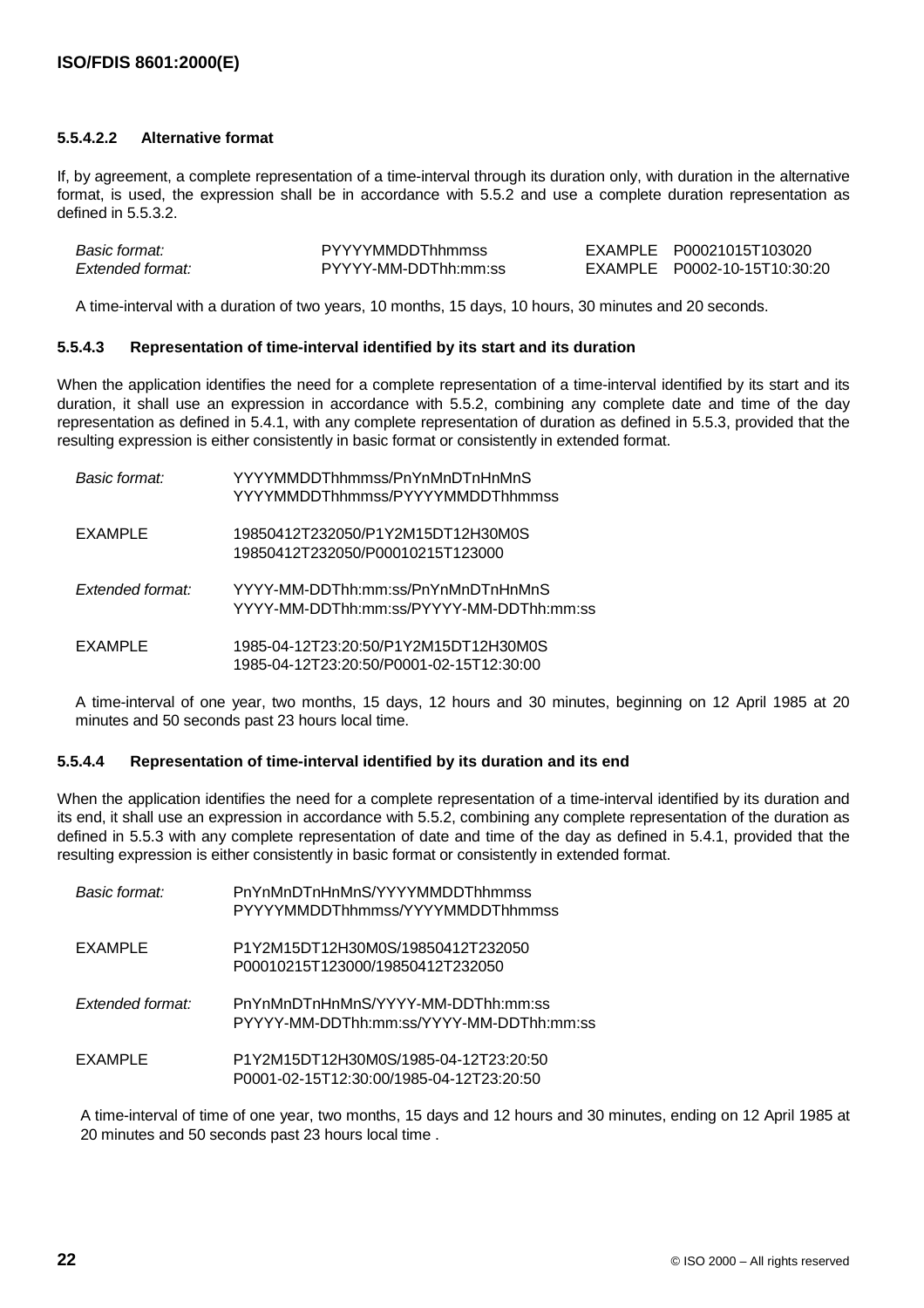#### **5.5.5 Representations other than complete**

A representation other than complete of a time-interval shall be an expression in accordance with 5.5.1 and 5.5.2, where time-points are represented in accordance with 5.2, 5.3 or 5.4 and where duration is represented in accordance with 5.5.3.1 or 5.5.3.2, provided that:

- a) the rules specified in those sections are applied;
- b) the result is not a complete representation in accordance with 5.5.4, and
- c) for which the resulting expression is either consistently in basic format or consistently in extended format;
- d) the use of a representation needs to be agreed by the partners in information interchange, if the use of any of its constituent parts needs to be agreed by the partners in information interchange.

In the representation of time-intervals in accordance with 5.5.1 a),

- if higher order components are omitted from the expression following the solidus (i.e. the representation for "end of time-interval"), it shall be assumed that the corresponding components from the "start of time-interval" expression apply (e.g. if [YYYYMM] are omitted by using a derived representation, the end of the time-interval is in the same year and month as the start of the time-interval);
- representations for time-zones and Coordinated Universal Time included with the component preceding the solidus shall be assumed to apply to the component following the solidus, unless a corresponding alternative is included.

#### **5.6 Recurring time-intervals**

#### **5.6.1 Means of specifying recurring time-intervals**

A recurring time-interval shall be expressed in one of the following ways:

- a) By a number of recurrences (optional), a start and an end. This represents a recurring time-interval of which the first time-interval is identified by the first two components of the expression and the number of recurrences by the last component. If the last component is absent the number of occurrences is unbounded.
- b) By a number of recurrences (optional) and a duration. This represents a recurring time interval with the indicated duration for each time-interval and with the indicated number of recurrences. If the number of recurrences is absent the number of occurrences is unbounded.
- c) By a number of recurrences (optional) a start and a duration. This represents a recurring time-interval of which the first time-interval is identified by the first two components of the expression and the number of recurrences by the last component. If the last component is absent the number of occurrences is unbounded.
- d) By a number of recurrences (optional), a duration and an end. This represents a recurring time-interval of which the last time-interval is identified by the first two components of the expression and the number of recurrences by the last component. If the last component is absent the number of occurrences is unbounded.

#### **5.6.2 Separators and designators**

A recursive time interval is expressed according to the following rule:

All representations start with the designator [R], followed, without spaces, by the number of recurrences, if present, followed, without spaces, by a solidus [/], followed, without spaces, by the expression of a time interval in accordance with 5.5.1. For the representation 5.6.1 a), 5.6.1 b), 5.6.1 c) and 5.6.1 d) the time interval in accordance with 5.5.1 a), 5.5.1 b), 5.5.1 c) and 5.5.1 d) shall be used respectively.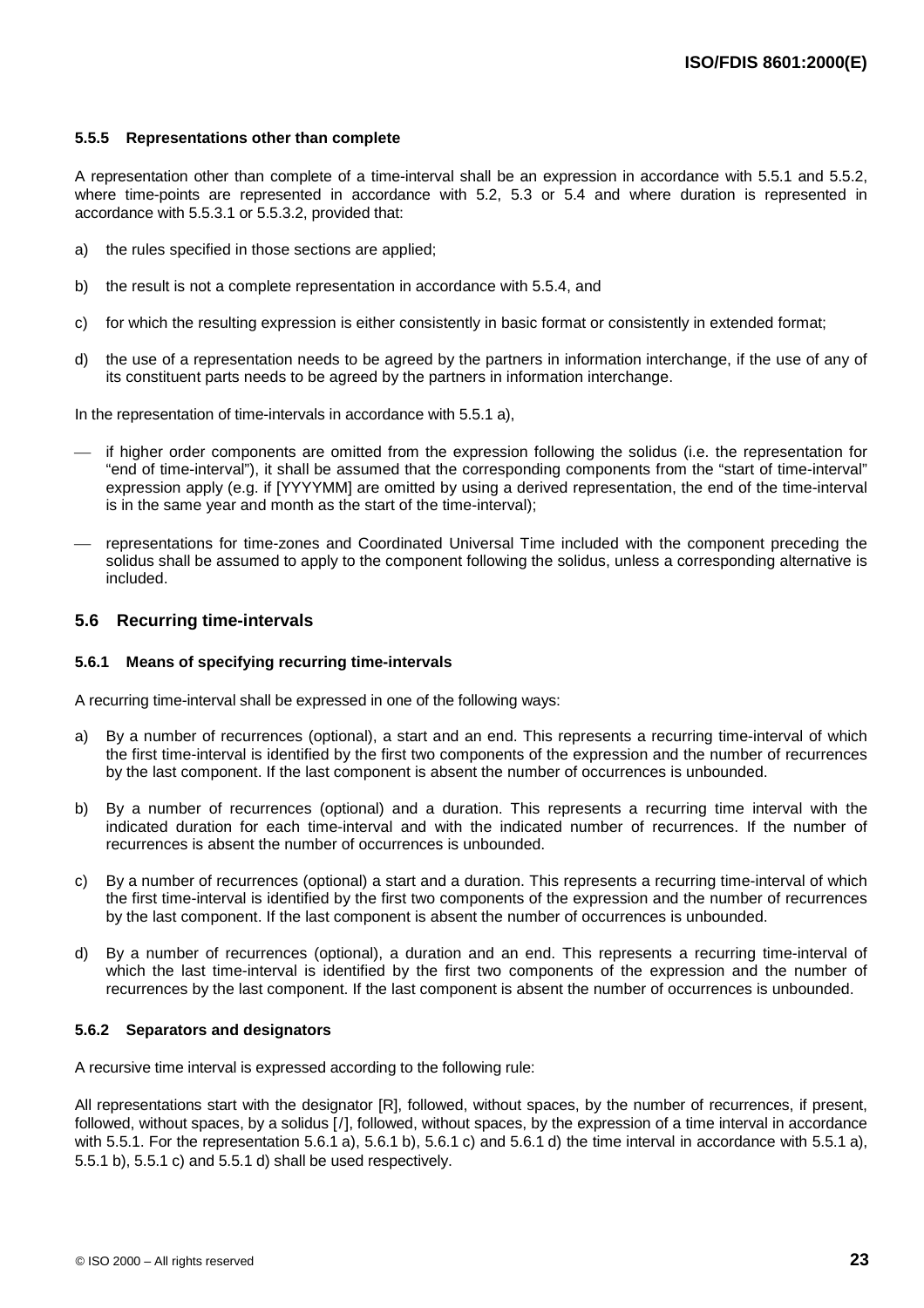#### **5.6.3 Complete representations**

When the application identifies the need for a complete representation of a recurring time-interval, it shall use an expression in accordance with 5.6.2 combining any complete time-interval representations as defined in 5.5.4 (with amended designator) with the number of recurrences.

| Basic format:    | Rn/YYYYMMDDThhmmss/YYYYMMDDThhmmss<br>Rn/PnYnMnDTnHnMnS<br>Rn/YYYYMMDDThhmmss/PnYnMnDTnHnMnS<br>Rn/PnYnMnDTnHnMnS/YYYYMMDDThhmmss                |
|------------------|--------------------------------------------------------------------------------------------------------------------------------------------------|
| EXAMPLE          | R12/19850412T232050/19850625T103000<br>R12/P2Y10M15DT10H30M20S<br>R12/19850412T232050/P1Y2M15DT12H30M0S<br>R12/P1Y2M15DT12H30M0S/19850412T232050 |
| Extended format: | Rn/YYYY-MM-DDThh:mm:ss/YYYY-MM-DDThh:mm:ss<br>Rn/YYYY-MM-DDThh:mm:ss/PnYnMnDTnHnMnS<br>Rn/PnYnMnDTnHnMnS/YYYY-MM-DDThh:mm:ss                     |
| EXAMPLE          | R12/l985-04-12T23:20:50/1985-06-25T10:30:00<br>R12/1985-04-12T23:20:50/P1Y2M15DT12H30M0S<br>R12/P1Y2M15DT12H30M0S/1985-04-12T23:20:50            |

#### **5.6.4 Representations other than complete**

A reduced precision, truncated, or decimal representation of a recurring time-interval shall be an expression in accordance with 5.6.1 and 5.6.2, where the time interval is represented in accordance with 5.5.5.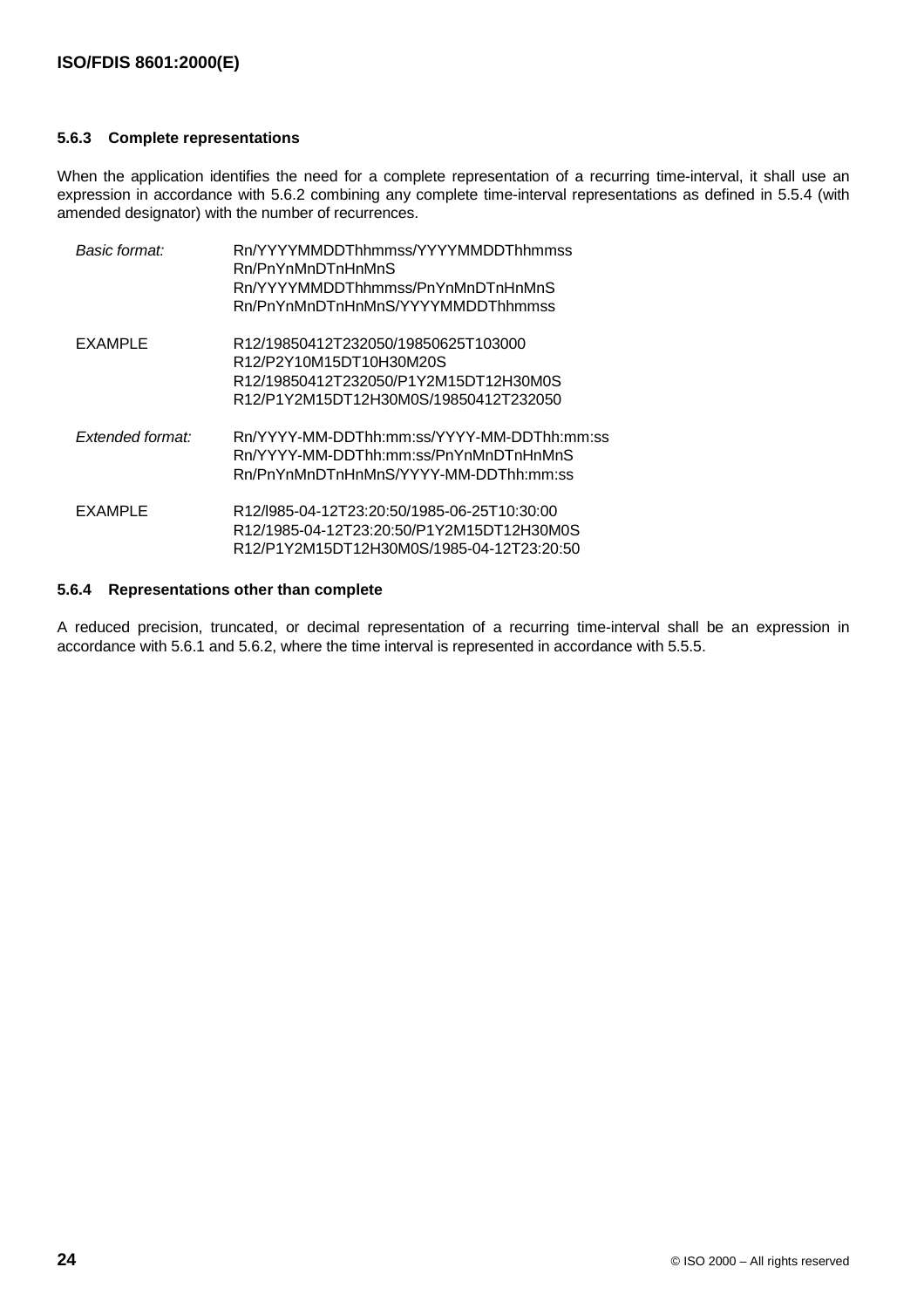# **Annex A**

(informative)

# **Relationship to ISO 2014, 2015, 2711, 3307 and 4031**

In preparing the first edition of ISO 2014 an examination was carried out of the potential uses of all-numeric dates. The advantages of the descending order year-month-day were found to outweigh those for the ascending order day-month-year, already established at that time in many parts of the world.

The advantages of the descending order were found to include the following, in particular:

- a) the avoidance of confusion in comparison with existing national conventions using different systems of ascending order;
- b) the ease with which the whole date may be treated as a single numeral for the purposes of filing and classification;
- c) arithmetic calculation, particularly in computer uses;
- d) the possibility of continuing the order by adding digits for hour-minute-second.

For times, use of the 24-hour timekeeping system is how so common (particularly in view of the wide availability and use of digital watches) that separators to aid human interpretation are no longer necessary but are included as options.

The natural addition of the lower order time digits to the higher order date digits (see above) established the basic concept used, in the preparation of this International Standard: that a point in time could be uniquely represented in all-numeric form by a string of digits commencing with year and ending with hour, minute or second, depending on the precision desired.

From that concept representations of all other date and time values were logically derived and, thus, ISO 2014, ISO 3307 and ISO 4031 have been superseded.

Numbering of days and weeks in the year based on the Gregorian calendar is important in many commercial applications. Methods of numbering the weeks of the year vary from country to country, and, therefore, for international trade and for industrial planning within international companies it is essential to use uniform numbering of weeks. ISO 2015 and ISO 2711 were prepared to meet these requirements.

The uniform numbering of weeks necessitates a unique designation of the day on which a week begins. For commercial purposes, i.e. accounting, planning and similar purposes for which a week number might be used, Monday has been found the most appropriate as the first day of the week.

Identification of a particular date by means of ordinal dates (ISO 2711) and by means of the week numbering system (ISO 2015) were alternative methods that the basic concept of this International Standard could also encompass and, thus, ISO 2015 and ISO 2711 have now been superseded.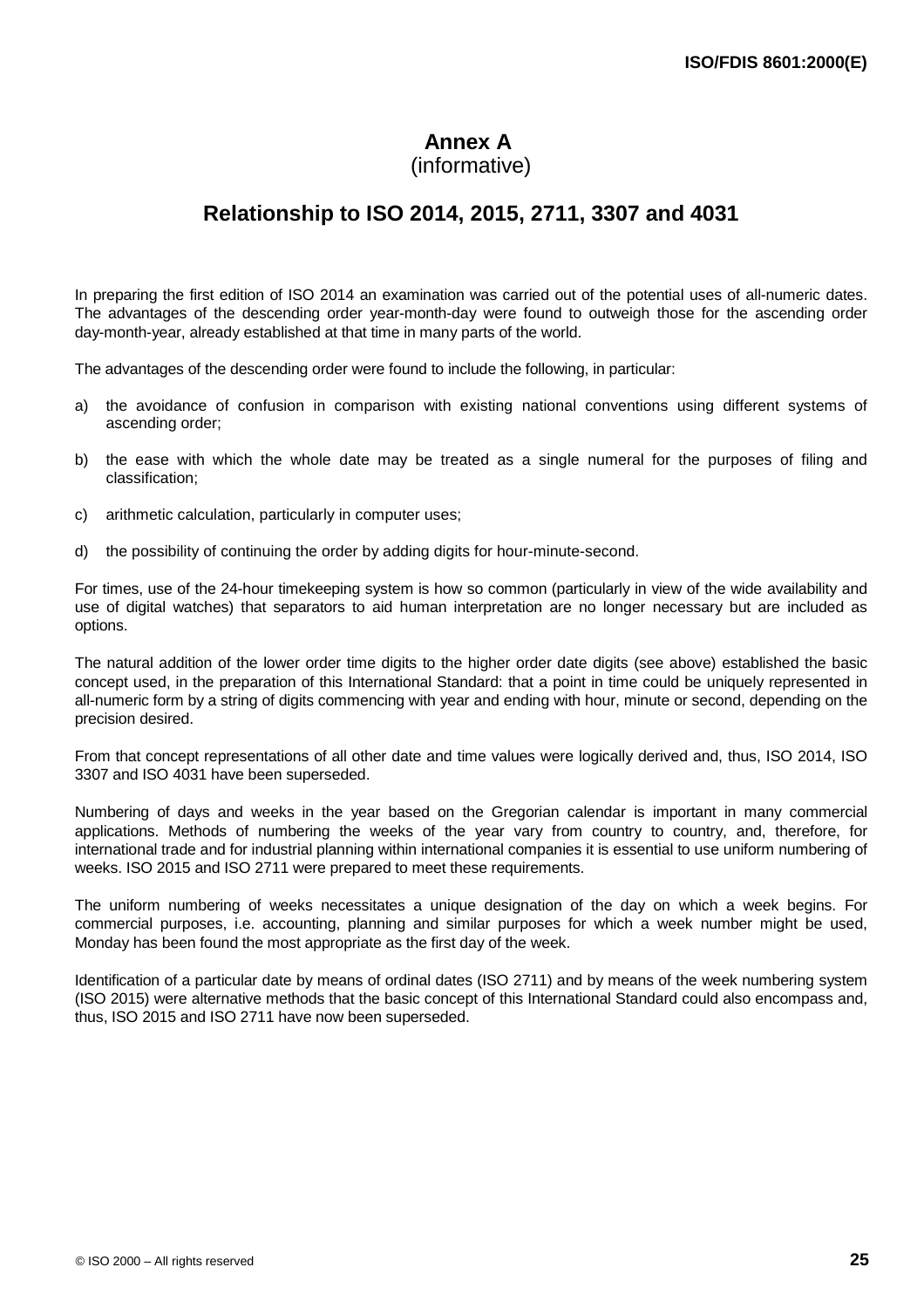# **Annex B**

(informative)

# **Examples**

# **B.1 Dates**

| <b>Basic format</b>               | <b>Extended format</b>                                                                             | <b>Explanations</b>                                              |
|-----------------------------------|----------------------------------------------------------------------------------------------------|------------------------------------------------------------------|
| Calendar date - 12 April 1985     |                                                                                                    |                                                                  |
| 19850412<br>850412                | 1985-04-12<br>85-04-12                                                                             | Complete<br>Year of the implied century, with month and day only |
| Ordinal date - 12 April 1985      |                                                                                                    |                                                                  |
| 1985102<br>85102                  | 1985102<br>85-102                                                                                  | Complete<br>Year of the implied century, with ordinal day        |
| Week date - Friday 12 April 1985  |                                                                                                    |                                                                  |
| 1985W155<br>85W155                | 1985-W15-5<br>85-W15-5                                                                             | Complete<br>Year of the implied century, with week and day       |
| Calendar week - 15th week of 1985 |                                                                                                    |                                                                  |
| 1985W15<br>85W15                  | 1985-W15<br>85-W15                                                                                 | Reduced<br>Year of the implied century and week of that year     |
| Calendar month - April 1985       |                                                                                                    |                                                                  |
| 1985-04<br>$-8504$                | not applicable<br>$-85-04$                                                                         | Reduced<br>Year of the implied century and month of that year    |
| Calendar year - 1985              |                                                                                                    |                                                                  |
| 1985<br>$-85$                     | not applicable<br>not applicable                                                                   | Reduced<br>Specific year of the implied century                  |
| Calendar date - 12 April 11985    |                                                                                                    |                                                                  |
| $\ddot{}$<br>the year             | 0119850412                                                                                         | + 011985-04-12<br>Expanded; 6 digits to represent                |
| $-00020412$                       | $-0002 - 04 - 12$<br>The 12 <sup>th</sup> April in the 2 <sup>nd</sup> year before the year [0000] | Expanded; 4 digits to represent the year                         |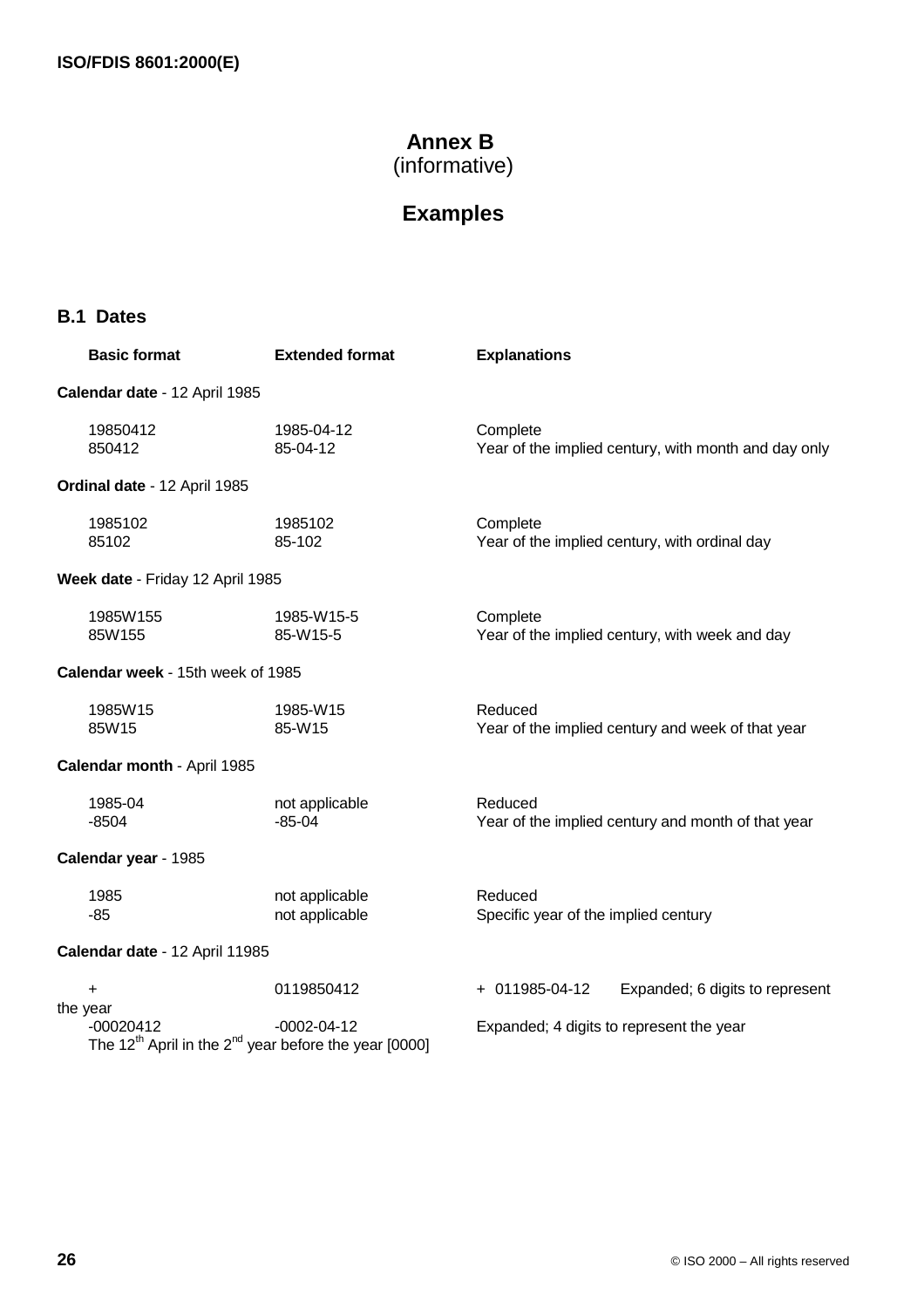| <b>Basic format</b>                                           | <b>Extended format</b>                | <b>Explanations</b>                                                                       |
|---------------------------------------------------------------|---------------------------------------|-------------------------------------------------------------------------------------------|
| Local time of the day                                         |                                       |                                                                                           |
| 27 minutes 46 seconds past 15 hours locally                   |                                       |                                                                                           |
| 152746<br>$-2746$                                             | 15:27:46<br>$-27:46$                  | Complete<br>Specific minute and second of the implied hour                                |
| Reduced to hours and minutes                                  |                                       |                                                                                           |
| 1528<br>$-28$                                                 | 15:28<br>not applicable               | Reduced<br>Specific minute of the implied hour                                            |
| Reduced to hours                                              |                                       |                                                                                           |
| 15                                                            | not applicable                        | Specific hour of the implied day                                                          |
| Local time with decimal fractions                             |                                       |                                                                                           |
| 27 minutes 35 and a half second past 15 hours locally         |                                       |                                                                                           |
| 152735,5<br>$-2735,5$<br>fraction                             | 15:27:35,5<br>$-27:35,5$              | Complete<br>Minute of the implied hour, second with decimal                               |
| Midnight - The beginning of a day                             |                                       |                                                                                           |
| 000000<br>0000                                                | 00:00:00<br>00:00                     | Complete<br>Hour and minute only                                                          |
| Midnight - The end of the day                                 |                                       |                                                                                           |
| 240000<br>2400                                                | 24:00:00<br>24:00                     | Complete<br>Hour and minute only                                                          |
| <b>Coordinated Universal Time (UTC)</b>                       |                                       |                                                                                           |
| 20 minutes and 30 seconds past 23 hours UTC                   |                                       |                                                                                           |
| 232030Z<br>2320Z<br>23Z                                       | 23:20:30Z<br>23:20Z<br>not applicable | Complete<br>Hour and minute in UTC<br>Hour in UTC                                         |
| Differences between local time and Coordinated Universal Time |                                       |                                                                                           |
|                                                               |                                       | The time of 27 minutes 46 seconds past 15 hours locally in Geneva (one hour ahead of UTC) |
| 152746+0100<br>152746+01                                      | 15:27:46+01:00<br>15:27:46+01         | Complete<br>Time difference expressed in hours only                                       |

The same time locally in New York (five hours behind UTC)

| 152746-0500 | 15:27:46-05:00 | Complete                                |
|-------------|----------------|-----------------------------------------|
| 152746-05   | 15:27:46-05    | Time difference expressed in hours only |

**B.2 Time of the day**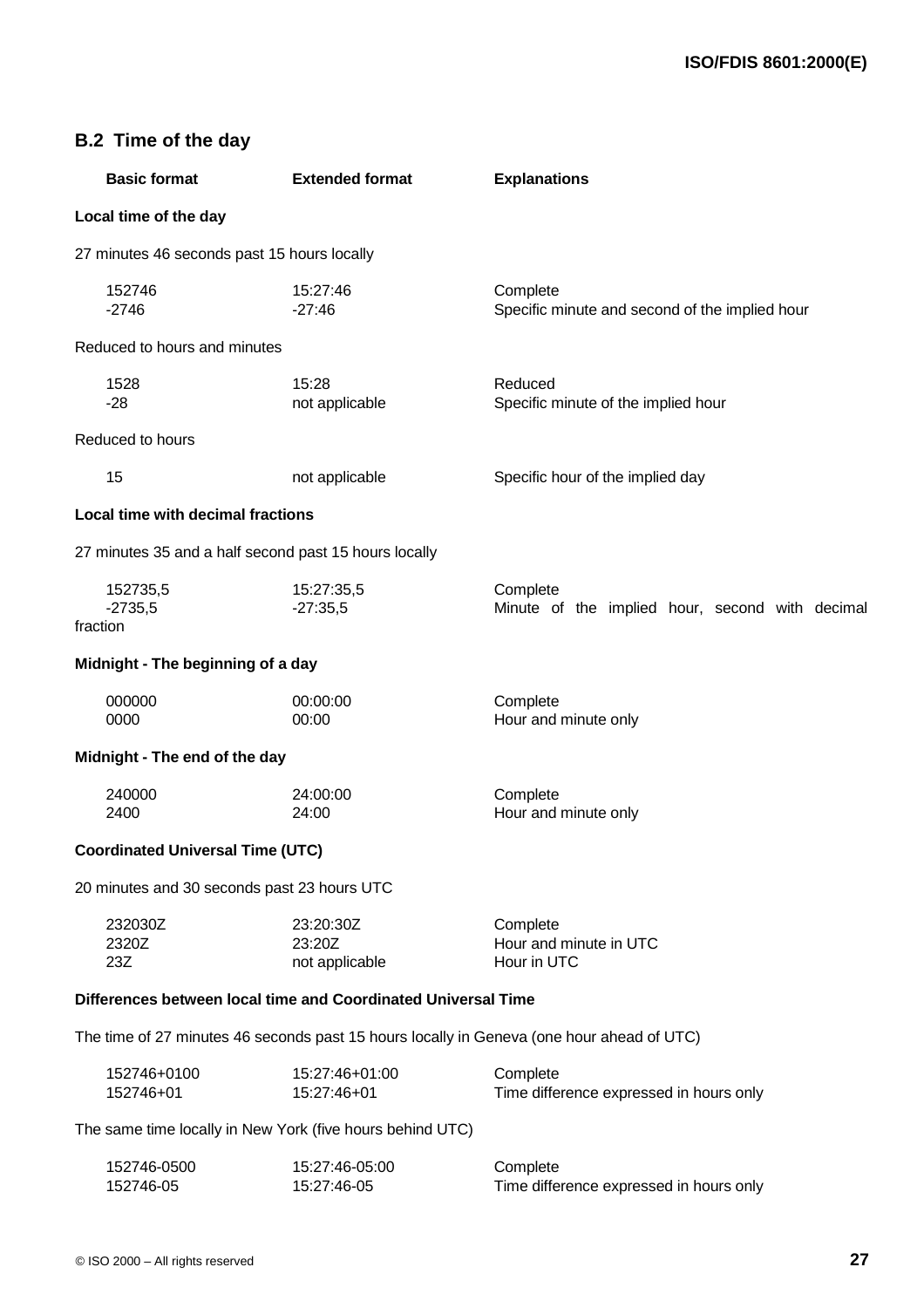# **B.3 Combinations of date and time of the day**

| <b>Basic format</b>              |                 | <b>Extended format</b>                                  | <b>Explanations</b>                                     |
|----------------------------------|-----------------|---------------------------------------------------------|---------------------------------------------------------|
|                                  |                 | Combinations of calendar date and local time of the day |                                                         |
| 19850412T101530<br>850412T101530 |                 | 1985-04-12T10:15:30<br>85-04-12T10:15:30                | Complete<br>Within specific year of the implied century |
|                                  |                 | Combinations of ordinal date and local time of the day  |                                                         |
| 1985102T235030<br>85102T235030   |                 | 1985-102T23:50:30<br>85-102T23:50:30                    | Complete<br>Within specific year of the implied century |
|                                  |                 | Combinations of week date and local time of the day     |                                                         |
| 85W155T235030                    | 1985W155T235030 | 1985-W15-5T23:50:30<br>85-W15-5T23:50:30                | Complete<br>Within specific year of the implied century |

# **B.4 Time-intervals**

#### **Basic format Extended format**

A time interval starting at 20 minutes and 50 seconds past 23 hours on 12 April 1985 and ending at 30 minutes past 10 hours on 25 June 1985

19850412T232050/19850625T103000 1985-04-12T23:20:50/1985-06-25T10:30:00

A time-interval starting at 12 April 1985 and ending on 25 June 1985

| 19850412/0625 |  |
|---------------|--|
|---------------|--|

1985-04-12/06-25

A time-interval of 2 years, 10 months, 15 days, 10 hours, 20 minutes and 30 seconds

| P2Y10M15DT10H20M30S | not applicable       |
|---------------------|----------------------|
| P00021015T102030    | P0002-10-15T10:20:30 |

A time-interval of 1 year and 6 months

| P1Y6M    | not applicable |
|----------|----------------|
| P0001-06 | not applicable |
| P010600  | P01-06-01      |

A time interval of seventy-two hours

PT72H not applicable

A time-interval of one year, two months, 15 days and 12 hours, beginning on 12 April 1985 at 20 minutes past 23 hours

19850412T232000/P1Y2M15DT12H 1985-04-12T23:20:00/P1Y2M15DT12H

A time-interval of one year, two months, 15 days and 12 hours, ending on 12 April 1985 at 20 minutes past 23 hours

P1Y2M15DT12H/19850412T232000 P1Y2M15DT12H/1985-04-12T23:20:00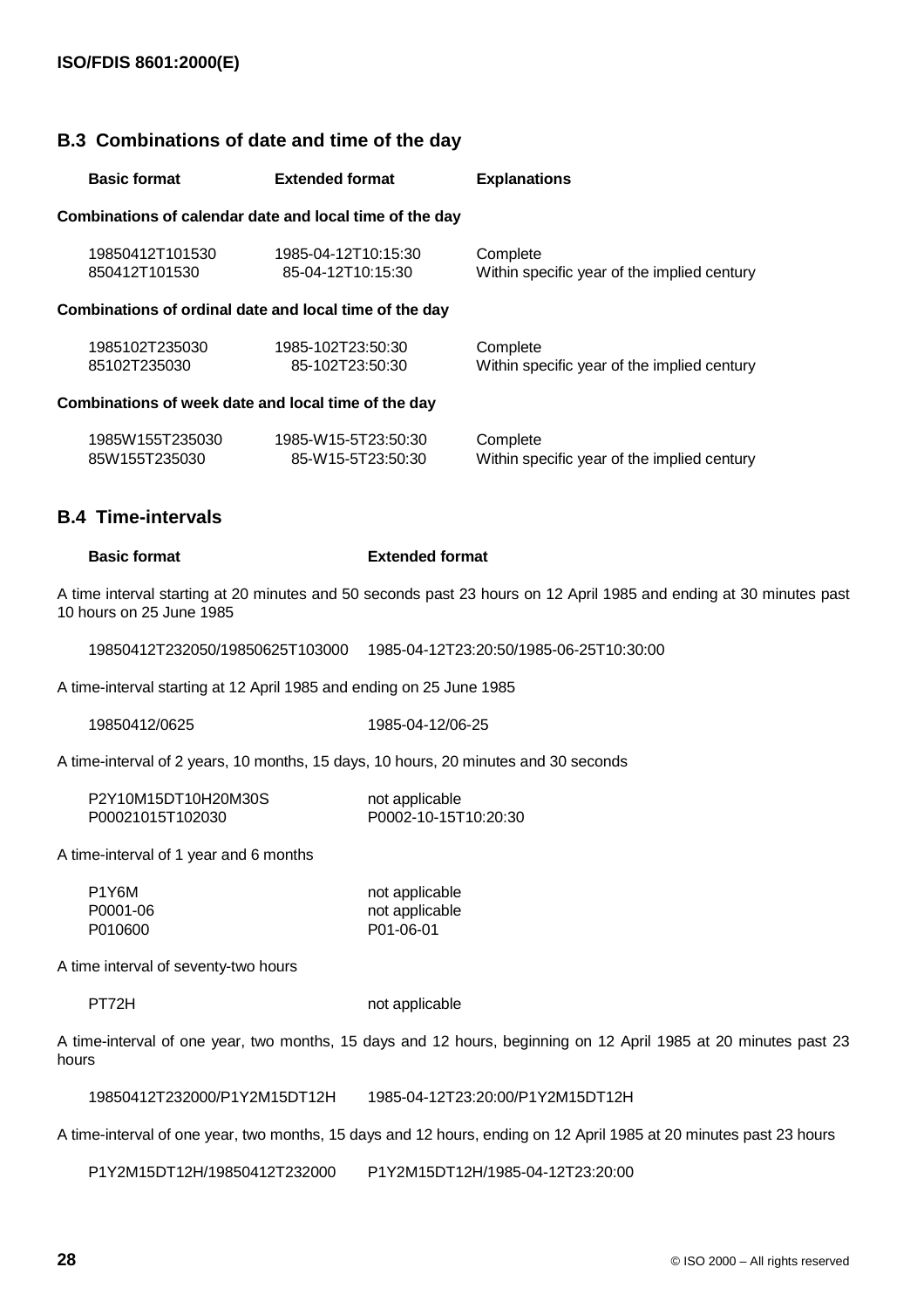# **B.5 Recurring time-intervals**

#### **Basic format Extended format**

Fifteen recurrences of a time-interval of two years, 10 months, 15 days, 10 hours, 20 minutes and 30 seconds

R15/P2Y10M15DT10H20M30S#15 not applicable

An unbounded number of recurrences of a time-interval of two years, 10 months, 15 days, 10 hours, 20 minutes and 30 seconds

R/P00021015T102030 R/P0002-10-15T10:20:30

Two recurrences of a time-interval of one year and six months

| R <sub>2</sub> /P <sub>1</sub> Y <sub>6</sub> M | not applicable |
|-------------------------------------------------|----------------|
| R2/P0001-06                                     | not applicable |

Eight recurrences of a time-interval of seventy-two hours

R8/PT72H not applicable

An unbounded number of occurrences of a time-interval of one year, two months, 15 days and 12 hours of which the last occurrence ends at 12 April 1985 at 20 minutes and 50 seconds past 23 hours

R/P1Y2M15DT12H/19850412T232050 R/P1Y2M15DT12H/1985-04-12T23:20:50